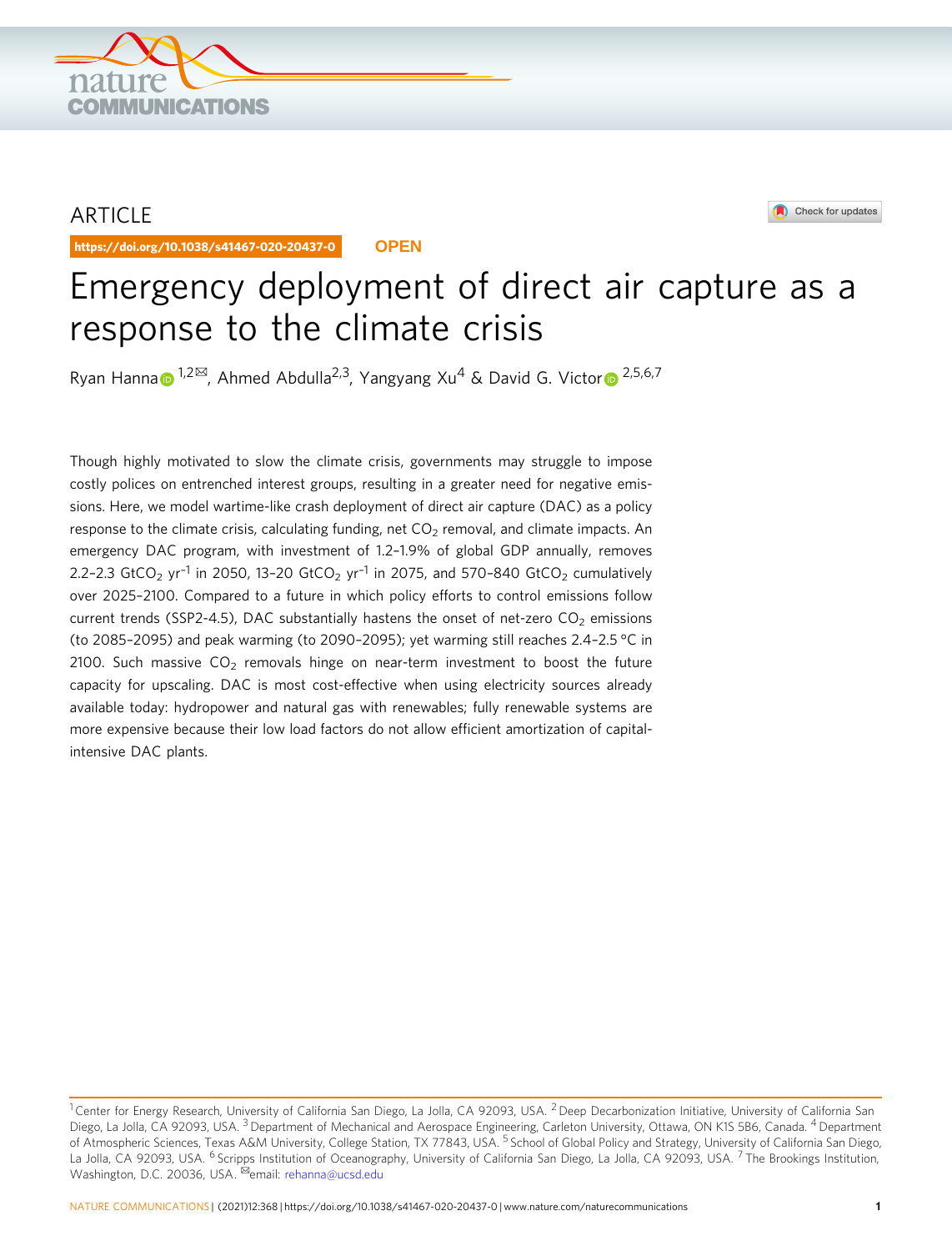ith the 2015 Paris Agreement, there were hopes that governments had finally turned the corner toward serious action on climate warming. However, even before the global pandemic, actual cuts in emissions lagged far behind Parisian ambition<sup>[1](#page-11-0)–[3](#page-11-0)</sup>: emissions have been rising at  $1-2\%$ per year[4](#page-11-0) and the gap between emissions and what is needed to stop warming at aspirational goals like  $1.5\,^{\circ}\text{C}$  is growing<sup>5</sup>. To stabilize warming at  $1.5\,^{\circ}\text{C}^6$ , studies find that societies must remove previously-emitted  $CO<sub>2</sub>$  from the atmosphere using negative emission technologies  $(NETs)^{7-9}$  $(NETs)^{7-9}$  $(NETs)^{7-9}$  $(NETs)^{7-9}$  $(NETs)^{7-9}$  or otherwise significantly curtail energy use<sup>10</sup>. The global pandemic has cut emissions temporarily, but historical patterns suggest they will rebound<sup>11</sup>. Indeed, much of the economic stimulus during the pandemic has focused on incumbent industrial activities, though Europe is a notable exception.

In response to these realities, the dialogue on climate policy is shifting—away from measured and technocratic policy designs, such as steadily rising carbon taxes and energy efficiency standards, and toward much graver warnings of emergency $12,13$ . Dozens of national governments representing nearly 300 million people, over 1000 local administrative governments, and scores of scientists $^{14}$  $^{14}$  $^{14}$  have made formal declarations of a climate crisis that demands a crisis response. With growing evidence of impacts attributable to climate change, a planet that is warming faster than expected<sup>[15](#page-11-0)</sup>, and political pressures that are shifting quickly as well, it is imperative that scholars build a field of research that examines how a crisis mindset might affect climate policy. In times of crisis, such as war or pandemics, many barriers to policy expenditure and implementation are eclipsed by the need to mobilize aggressively around new missions $16$ —often in ways that reinforce existing interest groups such as industrial producers. This logic of crisis politics suggests that the climate crisis may open new spigots of public spending but do little to weaken entrenched interest groups that have often impeded costly policy action. Ironically, big emitting industrial practices could remain in place even as societies becomes increasingly agitated about climate change and willing to spend massively on solutions.

Here we elaborate the parameters for one possible element of crisis response: a crash program to deploy direct air capture (DAC) systems that remove  $CO<sub>2</sub>$  from ambient air. We build on recent reviews<sup>[17](#page-12-0)</sup>, economic assessments<sup>18,19</sup> and deployment scenarios<sup>[20,21](#page-12-0)</sup> of DAC. Policy responses forged with the politics and mindset of a crisis could involve numerous components—for example, massive spending on deployment of low-emission technologies and deep energy efficiency, among many others. Our purpose here is to elaborate one component, DAC, that might also prove attractive. Though public attitudes vary<sup>[22](#page-12-0)</sup>, from a technological and industrial perspective DAC has attributes of high value to the politics of emergency response: deployments are modular, scalable, and highly controllable by the governments and firms that invest; carbon removals are verifiable; and deployment does not inherently harm existing industrial interests. Though energy intensive, DAC appears to have no biophysical  $\lim$ its<sup>[23](#page-12-0)</sup>, unlike bioenergy with carbon capture and sequestration (BECCS). Nor does DAC require large-scale land use changes and hence compete with important sustainability goals such as maintaining biodiversity and food production $24,25$  $24,25$  $24,25$ . Moreover, unlike strategies for controlling emissions from industry and the broader economy, deploying DAC does not intrinsically require intrusive policy interventions, such as requiring existing firms to transform their production methods. History and theory show that such industrial transformations are challenging to do quickly<sup>[26](#page-12-0)</sup>, not least when they must be implemented simultaneously in many countries so that leaders do not suffer harm to their economic competitiveness $27$ . Territorial control is an attribute of acute political importance because it allows nations, even

unilaterally, to take domestic action that can have global impact. In the past, much attention has focused on unilateral action with regard to solar geoengineering  $28-30$  $28-30$  $28-30$ ; an analogous literature for less emotive NETs is overdue.

In this paper we assess the potential for an emergency DAC deployment program to slow and reverse the rise in atmospheric  $CO<sub>2</sub>$  and global mean temperature. The novelty of our experiment requires a new, integrated modeling framework to represent interactions between the three main components of an emergency program. First, we estimate the financial resources that might be available for emergency deployment, grounding that in political theories of crisis decision-making. Second, we build a bottom-up deployment model that constructs, operates, and retires successive vintages of DAC plants, given available funds and the rates at which DAC technologies might improve with experience. Such a model must include constraints on the speed with which novel industries can scale and must also characterize the costs and emissions from the many types of energy supplies (heat and electricity) that could power DAC. Third, we link the political and techno-economic modeling of the first two components to climate models that estimate the effects of these deployments on the carbon cycle, atmospheric  $CO<sub>2</sub>$  concentration, and global mean surface temperature.

In addition to novel methods, four new insights emerge from our analysis. First, crisis-level funding—on par with spending during major wars but sustained over longer time horizons would create a fund in excess of one trillion U.S. dollars per year for spending on DAC. Second, in this crisis funding mode the constraints on DAC deployment in the 2–3 decades following the start of the program are not money but scalability. For policy makers, one implication of this finding is the high value of nearterm DAC deployments—even if societies today are not yet treating climate change as a crisis—because near-term deployments enhance future scalability. Rather than avoiding DAC deployments because of high near-term costs, the right policy approach is the opposite. This finding poses challenges for modeling because scalability, while an essential concept, is hard to assess. This paper, for the first time in the DAC literature, deals squarely with the implications of scaling. Third, despite an emergency DAC program that removes prodigious amounts of  $CO<sub>2</sub>$  (multiple gigatonnes annually by 2050 and rising substantially thereafter), concurrent deep mitigation of emissions, equivalent to SSP1-2.6, is still required to meet the Paris goal of limiting warming to 2 °C. Crisis deployment of DAC, even at the extreme of what is technically feasible, is not a substitute for conventional mitigation. Fourth, a fully decarbonized supply of electricity is not a prerequisite for cost-effective DAC. DAC is most cost-effective when paired with energy supplies that already exist today—such as electric grids comprised predominately of hydropower, or combined cycle gas power plants, or gas with a growing share of renewables. Fully renewable systems are significantly more expensive because their low load factors do not allow efficient amortization of capital-intensive DAC plants. Regardless, the near-term political approach to crash deployment should seek not to maximize  $CO<sub>2</sub>$  removals but rather to deploy many plants to push the technology down the learning curve which does not require fully decarbonized energy supplies.

## Results

A framework for integrated analysis. DAC deployment depends centrally on three factors: funding made available, choice of DAC process, and choice of energy supplies needed to power DAC. We build a model that captures the interactions among these (Fig. [1;](#page-2-0) Methods). The choice of DAC process, and its potential for improvement through experience, affects how many plants can be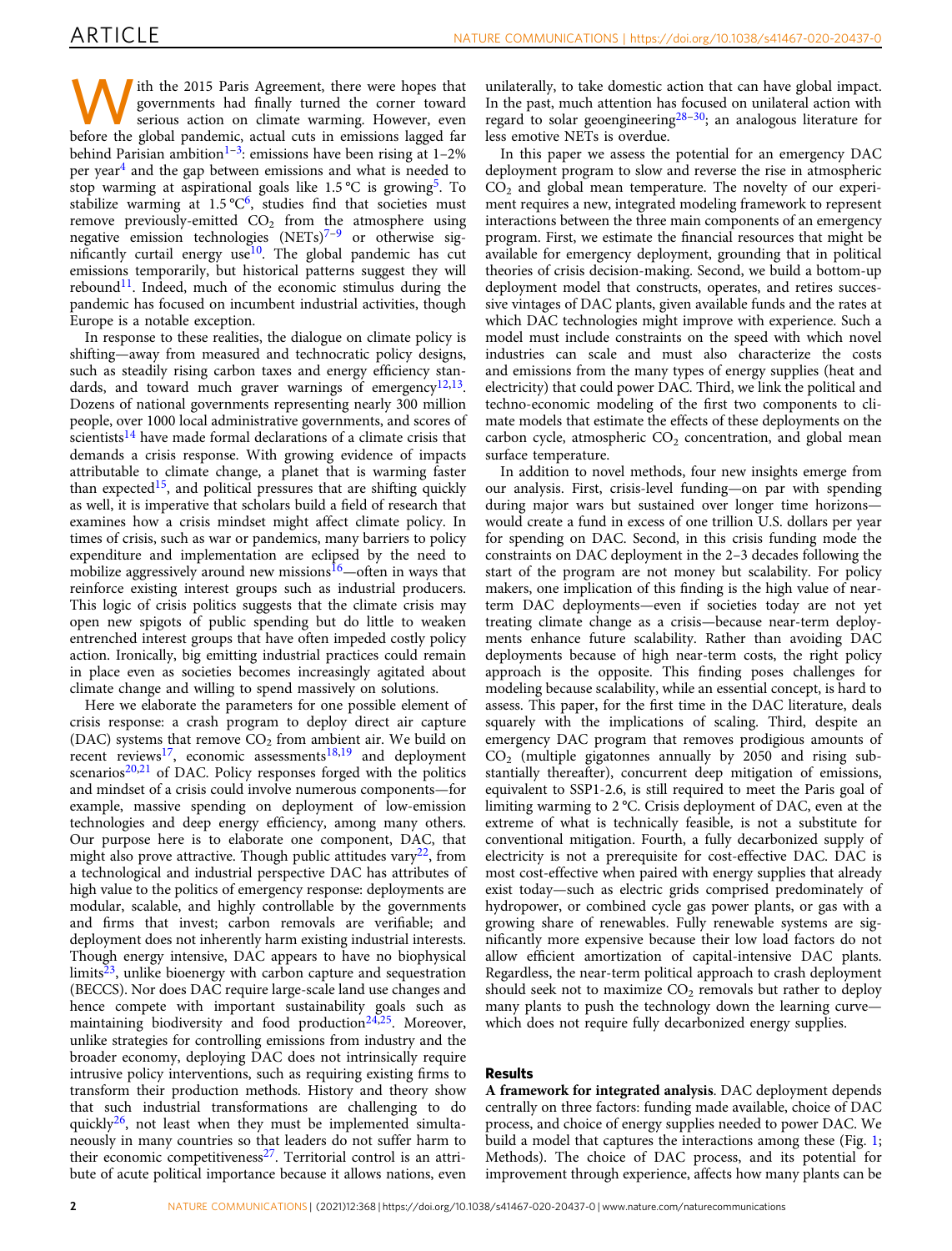<span id="page-2-0"></span>

Fig. 1 Conceptual schematic of the modelling framework. The model calculates impacts on the climate system due to DAC deployment and comprises three main parts: (1) an estimate of the financial resources available to fund DAC; (2) deployment of a fleet of DAC plants, including requisite supplies of electricity and heat, and upscaling of these DAC-energy system combinations over time; and (3) the impact of these DAC-energy systems on atmospheric CO<sub>2</sub> concentration and global mean surface temperature, given background emissions which are taken from the shared socioeconomic pathways (SSP). (See Supplementary Fig. 1 for a more detailed schematic).

built within a fixed investment budget. The attributes of energy systems—cost and availability—have similar effects. And the question of how much DAC experience money buys affects, in turn, rates of learning that depend on deployment.

Following the logic of international relations, we envision three modes of crisis deployment differentiated by degree of cooperation[27](#page-12-0),[31,32.](#page-12-0) The simplest is unilateral action: a single nation allocates a percentage of its GDP annually to DAC deployment and thus signals to its populace (and the world) that it is serious about climate. Here we consider a large democracy, the United States, that devotes 5% of GDP—similar in scale to sustained historical wartime mobilization<sup>33</sup>, although expenditures during peak years are much higher<sup>[34](#page-12-0)</sup>. (A unilateral EU deployment program would yield similar results because the European economy is similar in size to the \$20 trillion U.S. economy.) The second mode considers cooperation amongst a club of motivated democracies $35$ , whose governments plausibly have strong incentive to provide solutions to a climate crisis as their polities demand conspicuous action and mete electoral punishment on leaders who fail<sup>36</sup>. We consider the OECD (Organization for Economic Cooperation and Development), a club of 36 democracies that emerged over six decades from the effort to consolidate democratic governance and economic growth in Europe after the Second World War. In our rendering, an OECDlike club allocates a portion of member GDPs for DAC deployment, with shares proportional to today's OECD budget contributions. The third mode envisions global cooperation, with cost sharing along familiar lines: IBRD (International Bank for Reconstruction and Development) members contribute funding according to their contribution to the IBRD budget. The three funding regimes yield an enormous, crisis-level resource base: initial appropriations total \$1 trillion, \$1.4 trillion, and \$1.6 trillion per year, respectively (Supplementary Tables 1–4).

We expect that the club of democracies funding model is most likely—a group of countries, each too small to generate decisive impact independently, find common cause. The approach is exactly analogous to that used by alliances that go to war or provide collective security—while the incentives for collective action vary by country, the common incentive compels the coalition of the willing<sup>35</sup>.

Despite the massive resources that might become available when a nation or group acts in crisis, industries invariably face constraints on the rate at which they can scale to absorb new funds efficiently. We reflect this reality by limiting the number of deployable plants at the program's outset to five. (In our analysis DAC plants have a capacity of 1 MtCO<sub>2</sub> yr<sup>-1</sup> gross capture, reflecting current ambition and practice. For comparison, just one DAC plant of this size is being organized today.) We also enforce a maximum industry-wide growth rate, which we set to 20% per year—as used in a recent IAM study<sup>21</sup> of DAC. Industry growth rate is a critical unknown that merits further investigation. The history of photovoltaics—a highly-modular, globally-marketed product that over 2007–2018 saw annual growth of >25% in every year and 46% CAGR (compound annual growth rate; IEA PVPS) —suggests that much higher rates are attainable. So too does the U.S. Liberty ship building program<sup>[37](#page-12-0)</sup>—a crash U.S. Government Second World War program that rapidly scaled over its initial 12 months (monthly growth rates all >20%) to achieve an overall 92% CAGR over 4 years. The French nuclear program, orchestrated and funded by a national government highly motivated to reduce dependence on imported energy, saw annual growth rates of 12–41% in 8 of 11 years during its major phase of construction (1977–1987); it achieved 16% CAGR over that period, but growth relaxed to <10% over the next decade. The historical record is replete with varied rates and forms of technology diffusion $38$ , and the trajectory that DAC could experience is uncertain and unclear. We use 20% annual growth as a first-order estimate that balances the historical evidence and note that it may well be too conservative for individual years yet too optimistic for a program sustained over multiple decades.

Commercial firms have piloted two promising DAC processes each with distinct requirements for heat and electricity, as well as cost. We model both: a solid sorbent system of the type under development by the firm Climeworks and a liquid solvent system of the type pursued by the firm Carbon Engineering<sup>[1](#page-3-0)8</sup> (Table 1). The former requires low-temperature heat (<150 °C), making it feasible to use waste heat from industrialized applications, while the latter needs higher temperatures (~900 °C) that demand dedicated supplies. We consider variants of the liquid solvent system that source heat from oxy-fuel gas combustion, electric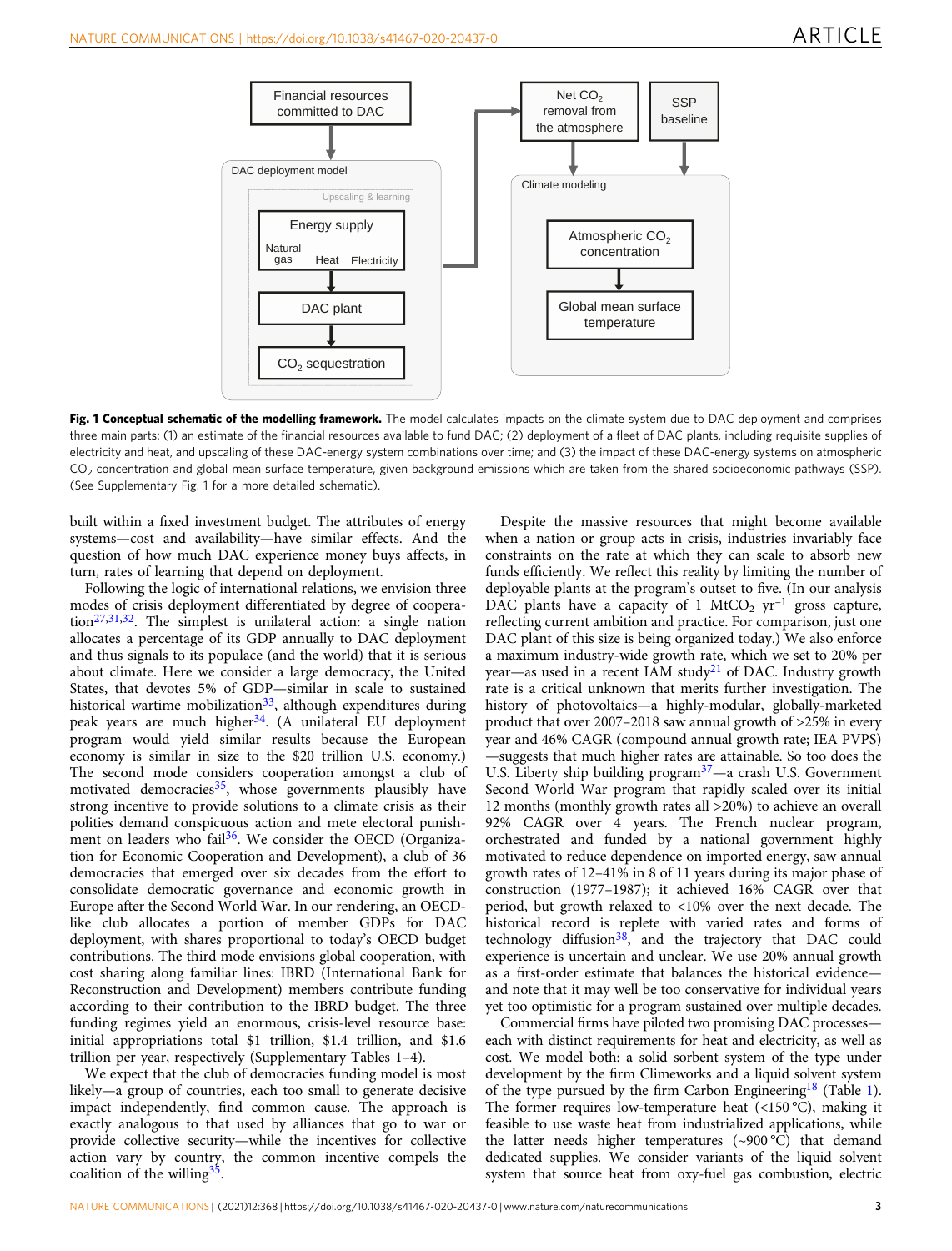| <b>DAC</b> process | <b>Heat requirement</b>  | <b>Electricity demand (kWh</b><br>$tCO2-1$ ) | Heat/gas demand (GJ<br>$tCO2-1$ ) | Capital cost (2018\$ $tCO2$ <sup>-1</sup><br>$vr^{-1}$ | <b>Reference</b> |
|--------------------|--------------------------|----------------------------------------------|-----------------------------------|--------------------------------------------------------|------------------|
|                    | $<$ 150 °C               | 444 (286)                                    | 4.8(3.4)                          | 2170 (812)                                             | ref. $19$        |
| HT-gas             | ~900 °C                  | 366 (366)                                    | 5.3(5.3)                          | 1053 (729)                                             | ref. $18$        |
|                    |                          | 594 (350)                                    | 12.2(5.3)                         | 1334 (722)                                             | ref. $19$        |
| HT-electric        | $\overline{\phantom{0}}$ | 4358 (3322)                                  |                                   | 769 (592)                                              | ref. $19$        |
| HT-hydrogen        | $\overline{\phantom{a}}$ | 5497 (3244)                                  |                                   | 2112 (1120)                                            | ref. $19$        |

<span id="page-3-0"></span>

| Table 1 Initial (floor) assumptions for energy demand and cost of DAC processes considered in this analysis. |  |  |
|--------------------------------------------------------------------------------------------------------------|--|--|
|--------------------------------------------------------------------------------------------------------------|--|--|

The LT DAC process is defined by demand for heat generally; HT DAC is defined by demand for natural gas. Data are available from commercial firms<sup>[18](#page-12-0)</sup> and academic sources<sup>19</sup>, which we distinguish throughout this investigation. (See Supplementary Table 6 for full data sets of modeled DAC processes.) LT low-temperature, HT high-temperature.

heating, and hydrogen combustion, which are discussed exten-sively in a recent consensus report<sup>[19](#page-12-0)</sup> by the U.S. National Academies of Sciences; and we consider the solid sorbent system coupled to combustion, heat pump, and waste heat sources—in total, six unique configurations (Supplementary Table 5).

We model all plausible combinations of electricity and heat supply because each varies in cost, carbon intensity, and availability. For heat, we consider combustion with and without carbon capture and storage (CCS), waste heat, and heat pumps (Supplementary Table 7). For electricity, we consider the dominant modes of electric power generation that exist today or that might plausibly exist in a low-carbon future: hydropower, combined cycle gas turbines (CCGT) with and without CCS, renewables with and without storage, and small modular nuclear reactors (SMRs). We also model hybrids of renewables, CCGT, and storage—a technology portfolio that reflects the direction of evolution of many power systems (Supplementary Tables 8–10). Energy sources emit  $CO<sub>2</sub>$ , which is accounted in calculations of net  $CO<sub>2</sub>$  removal (Methods), where net indicates gross removal less process emissions.

Unique combinations of funding regime, DAC process, and energy supply yield a total of 294 plausible configurations—what we call "scenarios" throughout.

The efficacy of DAC deployment is measured, ultimately, by its impact on climate. We use two climate models $39,40$  $39,40$  $39,40$  to calculate the capacity for deployment to draw down atmospheric  $CO<sub>2</sub>$  and slow then reverse rise in global mean temperature. Climate impacts derive largely from net  $CO<sub>2</sub>$  removal. We include fugitive methane emissions at 0.32% leakage rate, the collective 2017 average methane intensity of aggregated upstream gas and oil operations of Oil and Gas Climate Initiative members—the firms that have most conspicuously embedded methane control into their operations and are targeting cuts to 0.25% by 2025. Although the impact of fugitive methane emissions is small in our analysis—a direct result of our assumption of leakage rate—the problem is serious $41-43$  $41-43$  $41-43$ . We expect that a crisis response leading to massive deployment of DAC would strictly enforce best practices for producing and transporting methane that might be needed to power the technology.

Funding, expenditure and deployment. The three funding regimes produce appropriations totaling between \$1 trillion and \$1.6 trillion initially, which then grow with GDP. For several decades after initializing the deployment program (from 2025 to 2050–2060), available funding far exceeds industry's ability to utilize those resources (Fig. [2](#page-4-0)a), due to the maximum industry growth constraint. During those years, unspent funding is forgone. Initially, funds are used entirely to build new plants; after 25 years, plants are retired and replaced (Fig. [2b](#page-4-0)). (We treat lifetime operating and maintenance costs as a sinking fund that is financed at the point of construction.) An important unknown is the real lifetime of a DAC plant. If it remains fixed, then around year 2050 the deployment program will require a complete onefor-one replacement of old plants. If, however, DAC plants show substantial opportunity for lifetime extension, as with modern nuclear plants, then the economics of the program could change radically.

Net  $CO<sub>2</sub>$  removal. Answering the question of how quickly NETs can scale under real-world conditions is of pivotal importance in determining the feasibility and investment trajectories for meeting 1.5° or 2 °C warming goals. While IAMs have struggled with questions about plausible rates of NETs deployment<sup>23,44,45</sup>, a consensus expert review<sup>[17](#page-12-0)</sup> suggests DAC's 2050 potential could be as high as 5 GtCO<sub>2</sub> yr<sup>-1</sup>. By contrast, we find that even our extreme crash deployment program results in more modest levels of net removal from the atmosphere of 2.2-2.3  $GtCO<sub>2</sub> yr<sup>-1</sup>$  in 2050 (median;  $15-85$ <sup>th</sup> percentile range,  $1.2-3.3$  GtCO<sub>2</sub> yr<sup>-1</sup>; Fig. [3;](#page-5-0) Table [2\)](#page-5-0). Similar to a recent IAM study of  $DAC<sup>21</sup>$ , the factor limiting scaleup through 2050 in our analysis is the growth rate (Fig. [3](#page-5-0)b); achieving 5 GtCO<sub>2</sub> yr<sup>-1</sup> in 2050 requires sustained growth of 25% per year (as we will show later).

In our analysis, large removals are achieved only after 2050, totaling 13–20 GtCO<sub>2</sub> yr<sup>-1</sup> in 2075 and 17–27 GtCO<sub>2</sub> yr<sup>-1</sup> in 2100 (range of median removals of the three funding regimes; Table [2](#page-5-0)). Removals increase rapidly over 2050–2075 (Fig. [3](#page-5-0)a) as 25 years of sustained investment bear fruit and large technological improvements through learning are realized. Median removals in 2100 in our model exceed the published NETs requirement of 1.5 °C scenarios of 15 GtCO<sub>2</sub> yr<sup>-1</sup> (10–17 GtCO<sub>2</sub> yr<sup>-1</sup> 15–85<sup>th</sup> percentile range; Fig. [3](#page-5-0)c). In addition, cumulative removal in 2100 generally falls within published estimates of  $1.5\,^{\circ}\text{C}$  and  $2\,^{\circ}\text{C}$  scenarios (Fig. [3](#page-5-0)d).

The history of adoption of novel technologies suggests that scaleup requires decades $46-48$  $46-48$ , and our analysis implicates the same. We find that achieving large  $CO<sub>2</sub>$  removals is a protracted process, the observable impacts of which become salient only after multiple decades of maturation, even when enormous resources are on hand. The central goals of early deployment should include achieving technological maturity (e.g., through significant research and development) and increasing the scale of industry so that, later on, it can absorb the full available financial resource to maximize deployment rates.

DAC's impact on climate. We investigate the impact of  $CO<sub>2</sub>$ removal on two scenarios from the IPCC's Shared Socioeconomic Pathways  $(SSPs)$ <sup>[49](#page-12-0)</sup>. Our goal is to calculate DAC's impact on warming in a world that largely follows ongoing trends, in which efforts at collective mitigation fail to varying degrees—a world where emergency deployment of DAC is perhaps most plausible. Hence we choose SSP2, IPCC's middle-of-the-road scenario<sup>[50](#page-12-0)</sup> in which social, economic, and technological trends follow historical patterns and moderate challenges to mitigation emerge.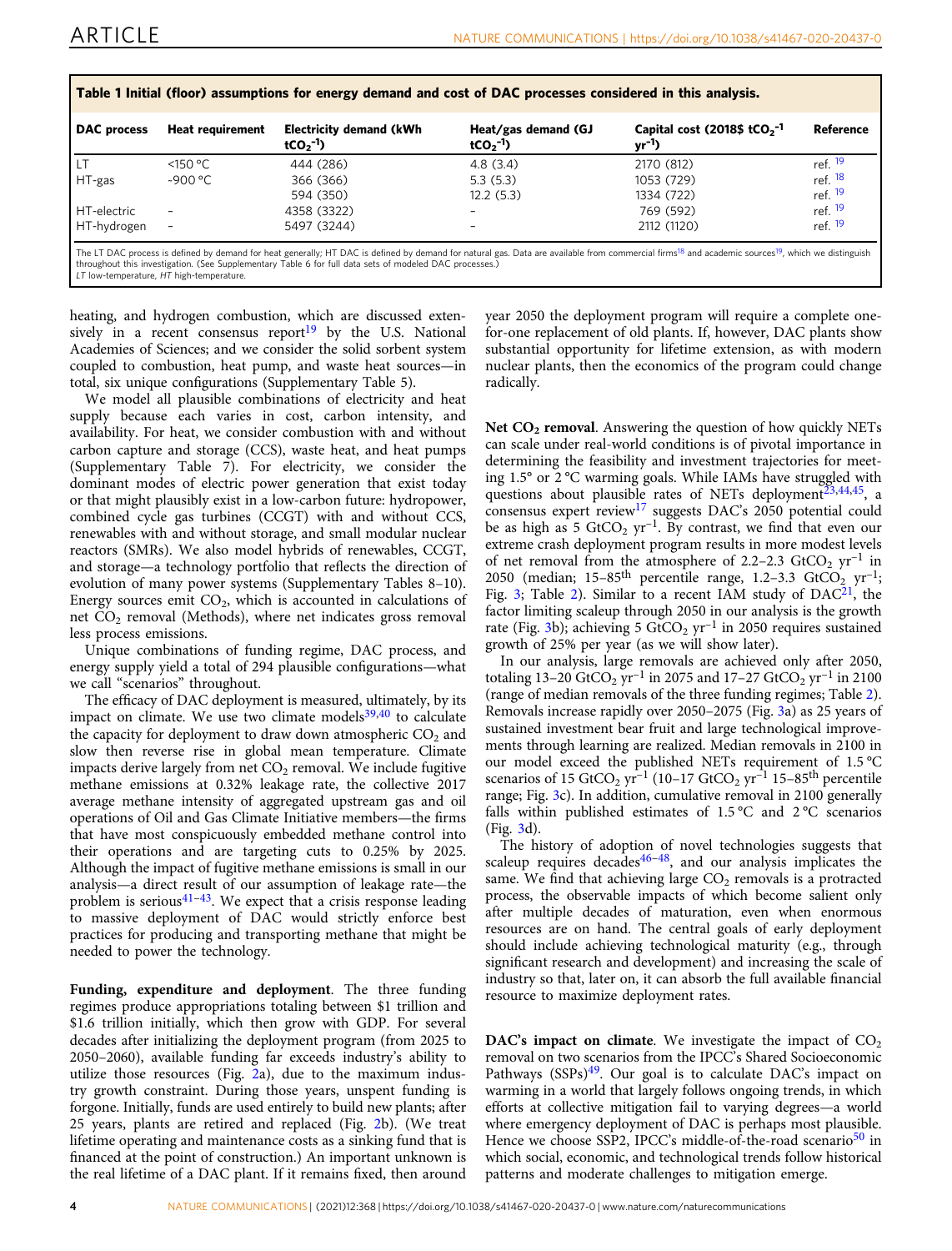<span id="page-4-0"></span>

Fig. 2 Funding and deployment by funding regime. a Funding disbursed for DAC deployment and actual expenditure on DAC. The appropriation disbursed for deployment (lines) is the sum of annualized disbursements from each yearly allocation. There are two distinct periods of disbursement: (i) prior to 2050, disbursements increase rapidly as, year after year, a new DAC vintage begins operation; (ii) post-2050, disbursements level off as the number of DAC vintages operating saturates. Actual expenditure (ribbons; 15th and 85th percentile scenarios) is the total appropriation ultimately spent, given industry's capability to scale up to use funds. Variation in expenditure stems from the differing costs of DAC process and energy supplies used. **b** New DAC plant deployment and retirement. Ribbons indicate 15th and 85th percentile scenarios; lines show medians. Over 2025–2055 (i), deployment grows exponentially and at maximum rate and is thus growth-constrained. Post-2055 (ii), growth is fiscally constrained and linear; further increases in plant deployment stem from falling plant costs and an appropriation growing with GDP. The result is logistic (S-shaped) growth. (See Supplementary Figs. 6 and 7 for deployment and fleet size by scenario).

One scenario is the marker SSP2, a future without collective global mitigation and with rising emissions. In this setting where collective mitigation continues to prove politically vexing, some governments might nonetheless be highly motivated to act on climate change. They could adopt policies that attempt to push other countries to mitigate—for example, aggressive trade and investment policies that carry big geopolitical risks—and in concert invest in DAC (or other NETs) along the extreme scenario we analyze in this paper. Countries may act unilaterally or in clubs to spend money on joint projects even as they find it difficult to achieve much global cooperation needed for highly intrusive, deep cuts in emissions. These DAC leaders would be the same countries that are already leading to cut their own emissions, but those cuts at home have little effect because these nations were already on a trajectory of lower emissions.

The other scenario is SSP2-4.5, in which mitigation is increased beyond efforts today but nevertheless falls far short of meeting Paris goals<sup>51</sup>. This second scenario is perhaps the most plausible pathway for the kind of extreme DAC effort we model here. Governments do what they can—with flaws in design and implementation and many holdout countries that do little and cannot be compelled with trade sanctions and other penalties to act further—and then invest massively in DAC to achieve more protection for the climate.

These pathways span a range of partial mitigation—from efforts that increase ambition yet fall short of meeting international goals to efforts that fail to arrest emissions altogether. They reflect plausible states of a world wracked by climate change, in which industrial politics in most countries are stuck, to varying degrees, dealing with entrenched interests and international cooperation is tenuous, making it hard for governments to justify imposing costly policies on local industries despite political interest in tackling the crisis. Mindful that there are many possible futures, in the SI we include analysis against a wider range of mitigation pathways, including a more optimistic outlook, SSP1-2.6 (ref. [52](#page-12-0)), and a more pessimistic one, SSP5- 8.5 (ref.  $53$ ).

With the marker SSP2, median global  $CO<sub>2</sub>$  emissions at end-ofcentury exceed 58 GtCO<sub>2</sub> yr<sup>-1</sup> despite massive CO<sub>2</sub> removals (Fig. [4](#page-6-0)a). With SSP2-4.5, emissions peak at 44 GtCO<sub>2</sub> yr<sup>-1</sup> in 2040, even without DAC. DAC's effect is to significantly decrease the magnitude and hasten the timing of peak  $CO<sub>2</sub>$  concentration from 510 ppm in 2090 to 486–490 ppm in 2070–2075 (Fig. [4b](#page-6-0); median). By 2100, median concentrations are 451–470 ppm, a 42–63% reduction in atmospheric  $CO<sub>2</sub>$  rise over 2025–2100 compared to the case without DAC, and trending downward.

The considerable inertia in the carbon cycle and climate system delays the temperature benefit of DAC beyond 2100. Despite demonstrable progress in reducing concentrations, SSP2-4.5 mitigation combined with crisis-level deployment of DAC results in global mean temperature rise of  $2.4-2.5$  °C in 2100 (Fig. [4c](#page-6-0); median)—a 0.1–0.2 °C reduction (13–19%) in the warming that occurs over 2025–2100 without DAC (warming of 2.6 °C in 2100). Nevertheless, the effect of DAC on the temperature trajectory is substantial—it arrests the growth in the warming curve, which peaks at 2.4–2.5 °C in the 2090s. For model runs that extend further into the future, DAC reverses temperature rise to 1.9–2.2 °C in 2150, a reversal of 38–61% of the warming that occurs without DAC, which sees temperatures reach 2.7 °C in 2150 and rise even further thereafter.

Only with much greater ambition, such as the substantial mitigation in SSP1-2.6, do DAC  $CO<sub>2</sub>$  removals help achieve the Paris goal of limiting temperature rise to well below 2 °C. With DAC and SSP1-2.6 mitigation, temperature rise peaks just under 2 °C in 2070. By 2100, it is 1.6–1.7 °C, which is 0.2–0.3 °C lower than the 1.9 °C temperature rise observed without DAC (Supplementary Fig. 8).

Individual scenarios: cost and energy requirement. We compare the performance of different DAC system configurations in terms of cost, net  $CO<sub>2</sub>$  removal, and energy use. Patterns in performance are similar across funding regimes, so we present results from one regime here: that of the club of democracies.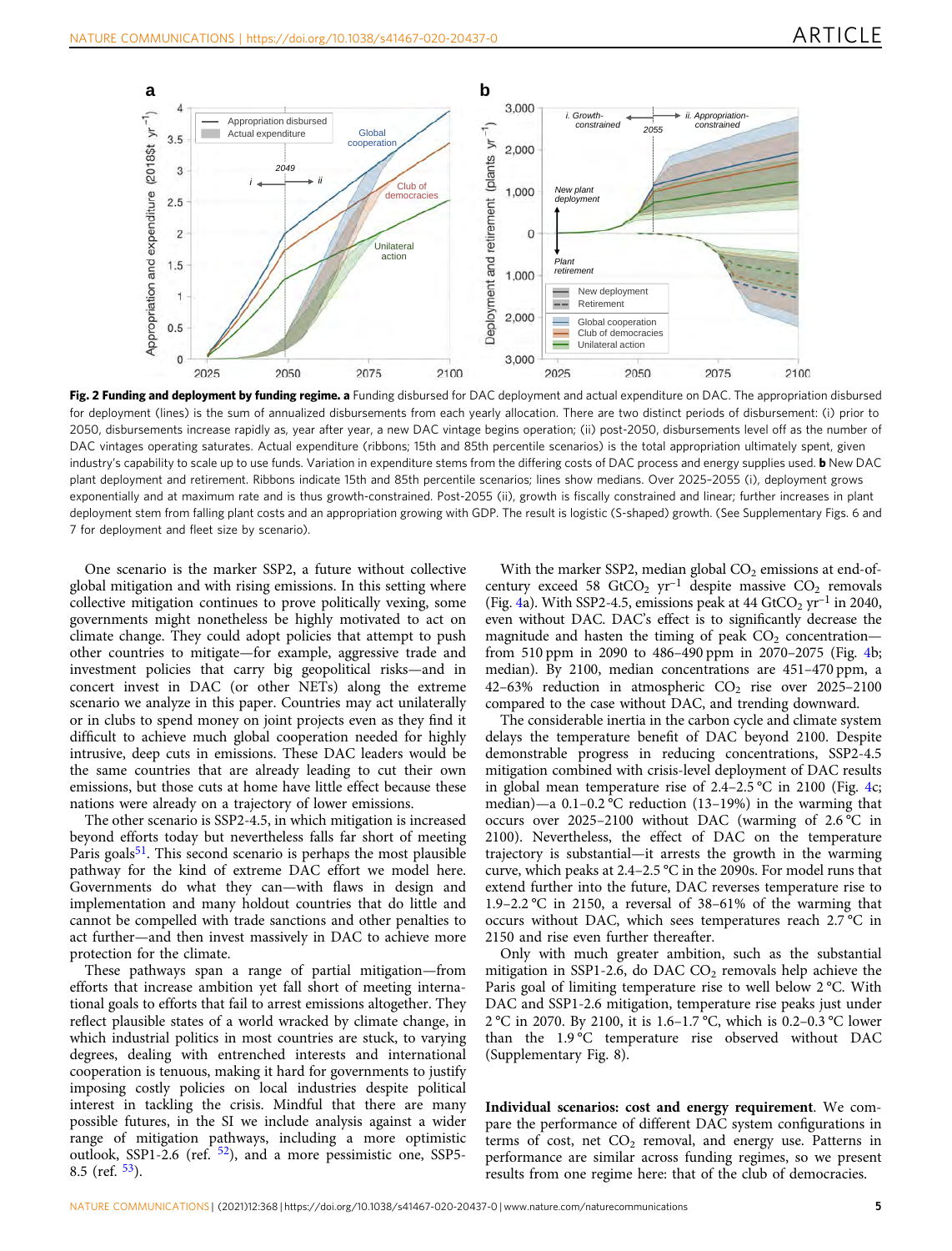<span id="page-5-0"></span>

Fig. 3 Net CO<sub>2</sub> removal by funding regime. a Net CO<sub>2</sub> removal (i.e., gross removal less process emissions from energy supply) over 2025-2100. Colors denote the funding regime; ribbons indicate the 15th and 85th percentile scenarios; solid lines show the median. **b** DAC upscaling rate, given as the compound annual growth in DAC plants by quarter-century. The maximum allowable growth rate in the model is 20% yr<sup>−1</sup>. **c** Net CO<sub>2</sub> removal in this study compared to removal by NETs in IAM scenarios<sup>17</sup>. IAM scenarios, both with and without overshoot, are binned into four groups according to how they limit temperature rise in 2100: 1.5 °C scenarios limit warming to 1.5 °C with >50% probability; likely 2 °C scenarios, 2 °C with >66% probability; medium 2 °C scenarios, 2 °C with >50% probability; and likely 3 °C scenarios, 3 °C with >66% probability. See ref. <sup>[17](#page-12-0)</sup> for assignments of SSP scenarios to these categories. **d** Cumulative net CO<sub>2</sub> removal over 2025-2100 with analogous comparisons to IAM scenarios. (See Supplementary Fig. 5 for CO<sub>2</sub> removal by individual scenario).

|                                                                                                                                                   | 2030                | 2050             | 2075            | 2100             | Cumulative<br>$(2025 - 2100)$ |
|---------------------------------------------------------------------------------------------------------------------------------------------------|---------------------|------------------|-----------------|------------------|-------------------------------|
| This analysis: Median (15-85 <sup>th</sup> percentile) net $CO2$ removal by DAC, GtCO <sub>2</sub>                                                |                     |                  |                 |                  |                               |
| Unilateral U.S. action                                                                                                                            | $0.05(0.03-0.07)$   | $2.2(1.2-3.3)$   | 12.9 (4.7-19.2) | 17 (6.4–25.9)    | 566 (215-832)                 |
| Club of democracies: OECD                                                                                                                         | $0.05(0.03-0.07)$   | $2.3(1.2-3.3)$   | 17.3 (6.4–26.2) | 23.3 (8.8–35.3)  | 741 (288-1105)                |
| Global cooperation                                                                                                                                | $0.05(0.03 - 0.07)$ | $2.3(1.2-3.3)$   | 19.7 (7.3-29.9) | 26.8 (10.1-40.6) | 839 (328-1254)                |
| By comparison: Median (15-85 <sup>th</sup> percentile) net CO <sub>2</sub> removal by NETs in four categories of IAM scenarios, GtCO <sub>2</sub> |                     |                  |                 |                  |                               |
| 3 °C likely                                                                                                                                       | $0(0-0.3)$          | $2.9(0-5.2)$     |                 | $10.3(0.3-12.9)$ | 413 (5-543)                   |
| 2 °C medium                                                                                                                                       | $0.1(0-0.6)$        | $3.9(0.5-7.1)$   |                 | $12.1(7.4-16.8)$ | 464 (222-707)                 |
| 2 °C likely                                                                                                                                       | $0.2(0-1)$          | $5.8(0.6 - 7.8)$ |                 | $12.1(6.9-17)$   | 537 (227-795)                 |
| 1.5 °C                                                                                                                                            | $0.6(0.5-2.1)$      | $5.9(4.6-14.7)$  |                 | $15.4(9.7-17)$   | 671 (451-999)                 |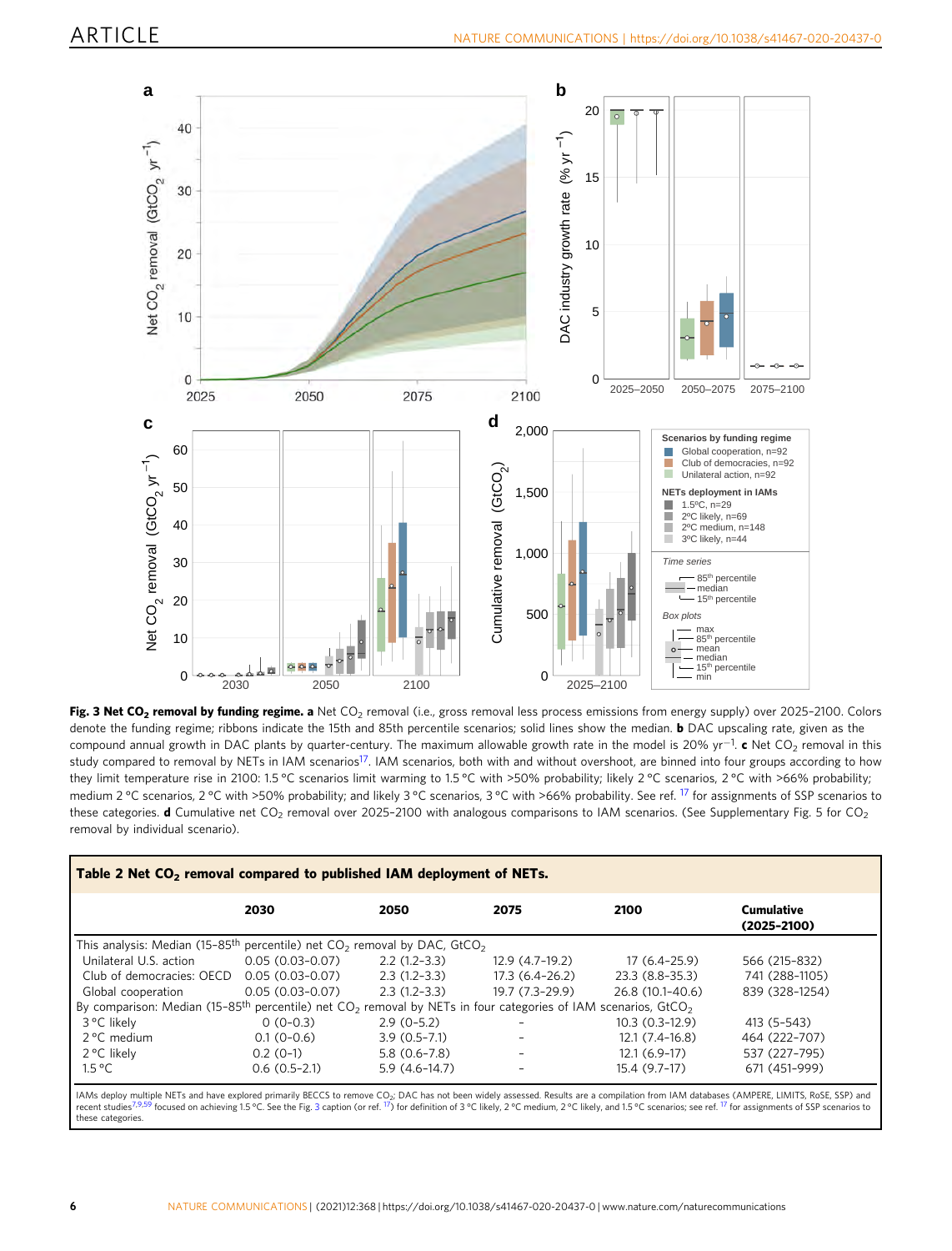<span id="page-6-0"></span>

Fig. 4 Climate benefits of net CO<sub>2</sub> removal assuming marker SSP2 and SSP2-4.5 emission futures. a Global CO<sub>2</sub> emissions. SSP emissions are from the SSP database version 2.0 (<https://tntcat.iiasa.ac.at/SspDb>; ref. <sup>[49](#page-12-0)</sup>). **b** Atmospheric CO<sub>2</sub> concentration. **c** Global mean temperature change relative to preindustrial levels (1850-1900). d-f Trends beginning in 1850. Ribbons indicate the 15th and 85th percentile scenarios; solid lines indicate the median. Black lines show the case of no DAC deployment. Boxes show the 15th and 85th percentile scenarios in 2100; center line, median; dot, mean; whiskers, range. (Here we show SSP2, IPCC's middle-of-the-road pathway; we include scenarios with a wider range of emissions—SSP1-2.6 and SSP5-8.5—in Supplementary Fig. 8).

Figure [5](#page-7-0) shows the marginal levelized cost of net  $CO<sub>2</sub>$  removal (LCOR) from the atmosphere—the ratio of a DAC plant's lifetime cost to lifetime net  $CO<sub>2</sub>$  removal. The LCOR is a marginal value that changes over time as the cost to build and operate falls and performance improves. Three distinct LCOR clusters emerge by DAC process: LT systems are lowest cost (66–254 2018\$ tCO<sub>2</sub><sup>-1</sup> in 2075; Fig. [5](#page-7-0)b) followed by HT-gas systems (107–301), while HT-electric (155–484) and HT-hydrogen (275–653) are very

expensive. HT-gas systems are initially cheapest (Fig. [5a](#page-7-0)) because they initially have lower capital expenditures than LT systems. After investment and consequent technological learning, LT systems perform better because they achieve lower capital costs than HT systems, and their energy demand is lower, too. These cost assessments follow directly from DAC system specifications, which are characterized by large uncertainties inherent in the preliminary technology assessments that currently characterize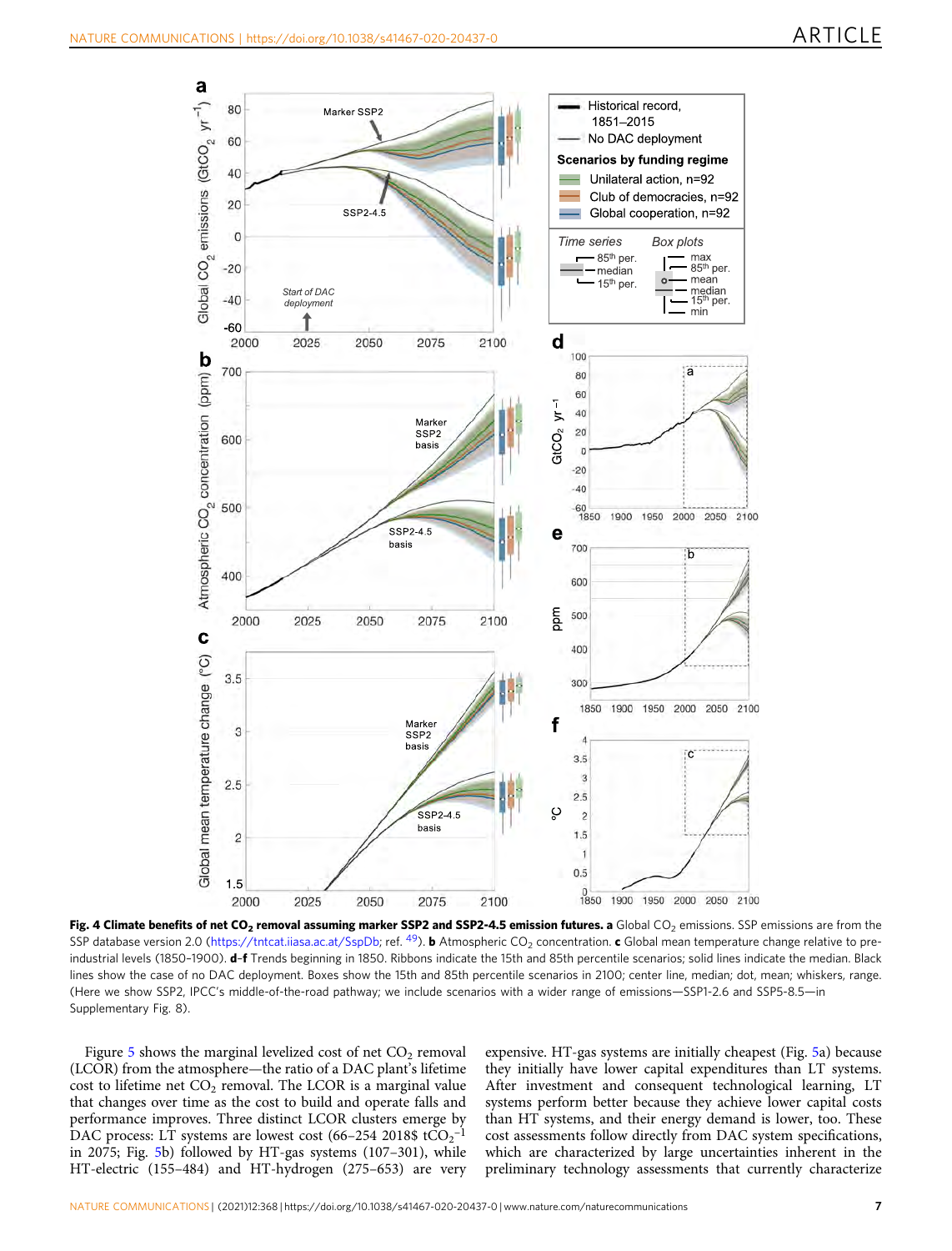<span id="page-7-0"></span>

Fig. 5 The marginal levelized cost of net CO<sub>2</sub> removal (LCOR). Shown are years when the deployment program is nascent (2025; a) and mature (2075; b). Scenarios are shown by DAC configuration (markers) and electricity supply (x-axis). For configurations with energy storage, only the best-performing (lowest LCOR) scenario is plotted. For scenarios not shown, process CO<sub>2</sub> emissions exceed removals. Funding is from the club of democracies. The y-axis breaks and changes scaling beginning at 500 2018\$ tCO<sub>2</sub><sup>-1</sup>. (We show LCOR in 2025 and 2075 to highlight major trends; Supplementary Fig. 9 shows results over 2025–2100. Supplementary Figs. 10 and 11 further show LCOR by component cost.).

DAC. Another benefit of the LT systems is their ability to leverage alternative heat sources, including heat pumps and waste heat.

Technological learning emerges as crucial to every scenario, as evidenced by the decline in costs between 2025 and 2075 (Fig. 5). LCOR improvement is rapid, occurring primarily over 2025–2050 due to exponential growth in deployments over that time. Reductions in DAC capital and operating costs are responsible for 65–100% (88% on average) of the decrease in the total cost of LT and HT-gas systems, depending on scenario. Decreases in energy costs are responsible for the rest. Indeed, learning drives both HT and LT DAC systems to their lowest capital costs in 2040–2050 and 2060–2065, respectively, though learning rates are uncertain as well.

Distinct clusters similarly emerge by energy supply. In general, existing low-cost and low-emission energy sources, such as hydroelectric power, yield lowest LCOR (66–139 2018\$ tCO<sub>2</sub><sup>-1</sup> in 2075 for LT and HT-gas systems). Hydropower's potential for expansion is quite uncertain, however. Next-best are hybrid gas and fully gas grids: CCGT (85–175), CCGT-CCS (83–160), renewables with storage and CCGT (79–159), and renewables with CCGT (77–160). These options outperform renewable supplies (183–301 without storage, 107–194 with storage) and SMRs (99–181). Gas is competitive despite process emissions (Supplementary Fig. 12) because of lower costs and higher utilization (Supplementary Fig. 13). The main disadvantage of renewables is their low utilization factor (uptime); they require costly investments in storage to increase utilization. SMRs perform poorly because they are expensive.

Figure [6](#page-8-0) shows net  $CO<sub>2</sub>$  removal and the total energy consumed to attain that removal for various DAC configurations. Compared with energy consumption in the IPCC's marker SSPs<sup>[49](#page-12-0)</sup>, HT-gas and LT DAC energy use reaches 9–14% of global electricity use in 2075 (median; 5–30%, 15th/85th percentiles) and 53–83% of global gas use in 2100 (median; 0–470%, 15th/ 85th percentiles). Operationally, LT systems are least energyintensive, particularly those that utilize waste heat, which

significantly reduces the need for new costly heat supply, or those coupled with heat pumps, which are efficient heat generators. Next-best are HT-gas systems. Were one to assume that waste heat could not be easily collected at scale or that heat pumps might not perform reliably, then LT and HT-gas systems perform nearly identically. By contrast, HT-electric and HThydrogen are energy intensive and thus also have low net  $CO<sub>2</sub>$ removals (curves in lower-right quadrant of Fig. [6\)](#page-8-0); moreover, coupling these systems with CCGT causes process emissions to exceed removals.

All energy supplies, no matter the type, would need to be scaled up in concert with the growing DAC fleet. If dedicated solely to DAC, existing CCGT capacity in the U.S., for example, could support removal of roughly  $4-8$  GtCO<sub>2</sub> yr<sup>-1</sup>; hydropower, 0.5-1 GtCO<sub>2</sub> yr<sup>-1</sup>; and renewables with storage, 0.9-2 GtCO<sub>2</sub> yr<sup>-1</sup>, with variation in removal due to variation in DAC efficiency (kWhconsumed per  $tCO_2$ -removed). SMRs and CCGT with CCS have not been deployed commercially at any meaningful scale.

Critical uncertainties: upscaling and cost. Crisis deployment, being both rapid and sustained, means that scaleup speed and long-term DAC costs are the determinative factors governing  $CO<sub>2</sub>$  removal (Fig. [7\)](#page-8-0). Having varied all key model parameters to plausible extremes, we find that the single most important source of sensitivity in our results is the industry growth rate—the annual rate at which the DAC fleet can grow. The number of plants deployed initially is also critical because growth stems from this anchor deployment. Initial costs matter much less than potentials for scaling and technological learning. Learning rates, if high, will eclipse modest variations in initial cost. Estimates for maximum performance (i.e., the performance ceiling for learning) have larger impact still—because DAC systems quickly achieve maximum performance during a precipitous scaleup period, while the bulk of deployment, which occurs later in the program, benefits from this early learning.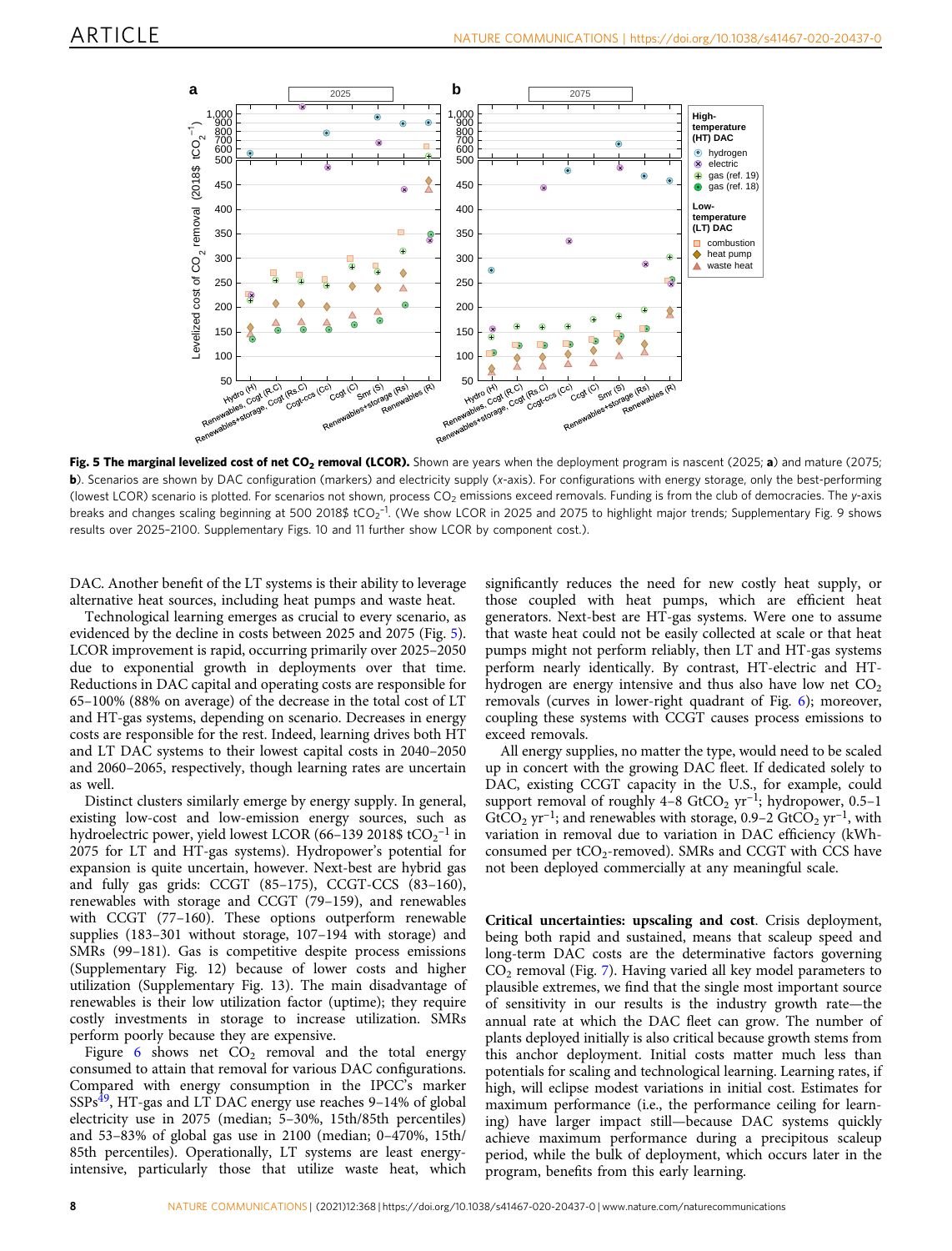<span id="page-8-0"></span>

Fig. 6 Net CO<sub>2</sub> removal and energy use. Shown are the subset of scenarios with electricity supplies based on gas and renewables (with and without storage), which we find to be the most plausible; excluded are hydropower (significant challenges to scalability) and SMRs and CCGT with CCS (costly and unproven). The year shown is 2075, the program's 50th year. Configurations are denoted by markers, with like-configurations (i.e., DAC processes with common heat sources) connected with lines to aid visualization. For scenarios with energy storage, only the best-performing (lowest 2075 LCOR) scenarios are reported. Historical 2017 energy use (electricity plus gas) is marked along the x-axis for reference. Funding is from the club of democracies. Electricity labels are consistent with Fig. [5](#page-7-0). (For results over 2050–2100 see Supplementary Fig. 14. For disaggregation of energy use by electricity and gas see Supplementary Fig. 15.).



Fig. 7 Net CO<sub>2</sub> removal sensitivity to upscaling parameters, DAC costs, and learning rate. Bars show the mean change across scenarios in net CO<sub>2</sub> removal in 2030, 2050, 2075, and 2100 due to variation in the single parameter. Parameters (nominal value and plus/minus variation) are listed at left. White bars show the effect of negative variation (e.g., decreasing growth rate or cost) and gray bars show positive variation. Funding is from the club of democracies. (For results on all key parameters see Supplementary Figs. 16 and 17.).

Industry growth rate is a vitally important yet unknown factor. In Fig. [8](#page-9-0) we look at a wider range of growth rates, extending the analysis from 10-30%  $yr^{-1}$  (in Fig. 7) to 2-50%  $yr^{-1}$ . As expected, relaxing the scalability constraint beyond our central estimate of 20%  $yr^{-1}$  allows substantially more net  $CO<sub>2</sub>$  removal over 2030–2050 relative to the baseline (Fig. 7b); it also brings forward the date at which the industry growth rate no longer constrains deployment. With a growth rate of even  $25\%$  yr<sup>-1</sup>, removals in 2050 are doubled compared to the base case, from 2.3  $GtCO<sub>2</sub>$  to

4.5  $GtCO<sub>2</sub>$ , and the growth rate stops constraining deployment in 2050 on average, compared to 2055 in the base case. Restricting the growth rate, on the other hand, seriously inhibits upscaling and extends the time required to reach milestones like  $5 \text{ GtCO}_2$  $yr^{-1}$  removal (Fig. [8a](#page-9-0)). The rapid drop-off in  $CO_2$  removal when growth rates are constrained to just  $10\%$  yr<sup>-1</sup> illustrates the central challenge of transitioning DAC from an early-stage, immature industry to one that, as promptly as possible, can utilize whatever resources society is willing to spend.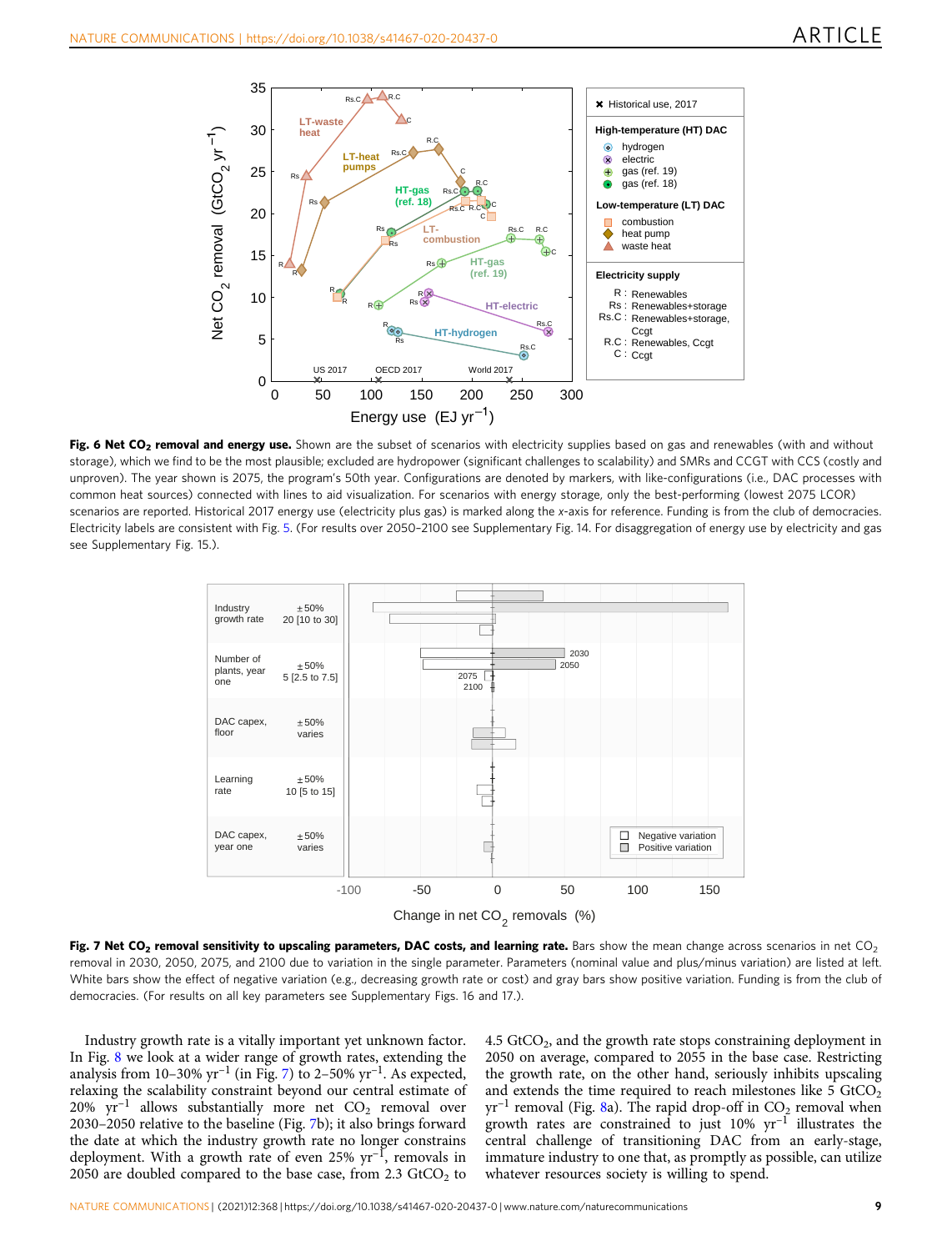<span id="page-9-0"></span>

Fig. 8 Net CO<sub>2</sub> removal sensitivity to industry growth rate. a Net CO<sub>2</sub> removal given variation in the maximum allowable industry growth rate, given in percent per year. Markers show the mean of all scenarios by year. The nominal growth rate (20% yr−<sup>1</sup> ) is denoted with an unmarked black line; varied growth rates are denoted with marked colored lines and labels. **b** Percent change in net  $CO<sub>2</sub>$  removal relative to the nominal case. Markers show the mean of all scenarios by year. Funding is from the club of democracies.

# **Discussion**

Emergency deployments are important to examine because they bound what may be feasible; they provide a measure of what could be achievable if societies choose to respond to the climate crisis with commensurate crisis mobilization. This approach to deployment is, moreover, consistent with the likely politics of crisis decision-making, which will emphasize spending for new deployments rather than actively taking on existing interest groups.

We find that the impact of DAC on net  $CO<sub>2</sub>$  emissions and concentrations could be substantial—reversing rising concentrations beginning in 2070–2075 (Fig. [4\)](#page-6-0). However, that reversal requires coincident mitigation equivalent to at least SSP2-4.5. Even with massive DAC deployment, substantial levels of remaining emissions in SSP2-4.5 lead to warming of 2.4–2.5 °C at the end of the century. Under scenarios of higher remaining emissions (marker SSP2), median warming in 2100 reaches 3.4 °C even with an emergency crash program for DAC. Sustained investment over 25 years with essentially unlimited funds sees deployment achieve 2.2-2.3 GtCO<sub>2</sub> yr<sup>-1</sup> in 2050 (Fig. [3\)](#page-5-0)—with constraints on growth (i.e., scaleup) the limiting factor.

Though DAC costs dominate, choice of energy supplies materially affects cost (Fig. [5\)](#page-7-0). While use of hydropower helps systems achieve lowest marginal cost, absent advances in the ability to scale hydropower or utilize waste heat, the economically best performing DAC systems are those that rely on

natural gas—either through fully gas systems or gas-renewable hybrids (Supplementary Figs. 9–11, 13 and 14).

In terms of sheer numbers of DAC plants, all deployment scenarios involve massive buildout (Fig. [2b](#page-4-0)). HT-gas and LT DAC fleets total 800 plants in 2050, 3920–9190 in 2075, and 5090–12,700 in 2100 (Supplementary Figs. 6 and 7). These require a substantial, several-fold expansion of today's global energy supply (Supplementary Fig. 15)—in many scenarios doubling global 2017 gas use and increasing electricity use by 50% in 2100. With such an expansion, DAC emerges as a new, major component of the global energy ecosystem: in 2075, it consumes 9–14% of global electricity use, and in 2100 it consumes 53–83% of global gas use.

Any such analysis with technologies that are immature today and involve decades of deployment will rest on many assumptions whose proper values are unknowable ex ante. Such uncertainties multiply into large spreads in estimated performance and cost of plants, energy requirements, and net  $CO<sub>2</sub>$  removals. Future work must focus on strategies to anchor these assumptions and to understand how the unknowns affect optimal and realworld testing and deployment of DAC systems as part of a larger climate management strategy.

Our work offers at least three broad implications for DAC deployment strategy, with concomitant uncertainties that must be understood better. First, because crisis deployment is both rapid and sustained, initial costs matter much less than potentials for learning through deployment and maximum performance. One consequence of this perspective, as well, is that the choice of DAC process and energy supply option matter greatly, not least because each has a different performance ceiling that affects system costs and maximum net  $CO<sub>2</sub>$  removal. Another consequence of this perspective is that the focus, today, on estimating levelized costs of removing  $CO<sub>2</sub>$  (LCOR) for different DAC processes is too narrow. LCOR may affect which technologies are chosen for initial deployment, but what really matters for the long term are learning potentials and performance ceilings.

Second, our analysis (and any real-world deployment of DAC) is highly dependent on the maximum rate at which a DAC industry can scale over the first three decades of deployment (Figs. [7](#page-8-0) and 8, Supplementary Figs. 16 and 17). Improved understanding of those maximum early rates of upscaling could help guide more aggressive crash programs, for instance by bounding the range of investment that would be needed in a new, immature technology like DAC, thereby freeing funds for other crisis solutions. Policy and analytical attention are needed, as well, on methods for assessing efficient scaling—that is, the rate at which prodigious funds available for construction can be used effectively. A close analysis of that question would benefit from attention to what has been learned by studying wartime mobilization<sup>34</sup>.

Third, it is vitally important to study DAC systems not as stand-alone technologies but as one component of the larger system. A systems approach forces one to look beyond the "obvious" choice that energy supplies for DAC should be low- or zero-carbon, or the assumption that these energy sources could cater to massive DAC deployment. Our study finds that the allrenewables systems perform poorly in cost-effectiveness and gross  $CO<sub>2</sub>$  removal from the atmosphere, and that use of natural gas increases cost-effectiveness. More work is needed to study optimal configurations of gas, renewables and other elements of energy systems. For example, economically optimal DAC deployment programs might begin by utilizing hydro and gasfired electricity, which have low marginal costs and high availability. Such early, lower-cost deployments can maximize learning effects before shifting to scalable renewable energy supplies (Supplementary Figs. 18 and 19).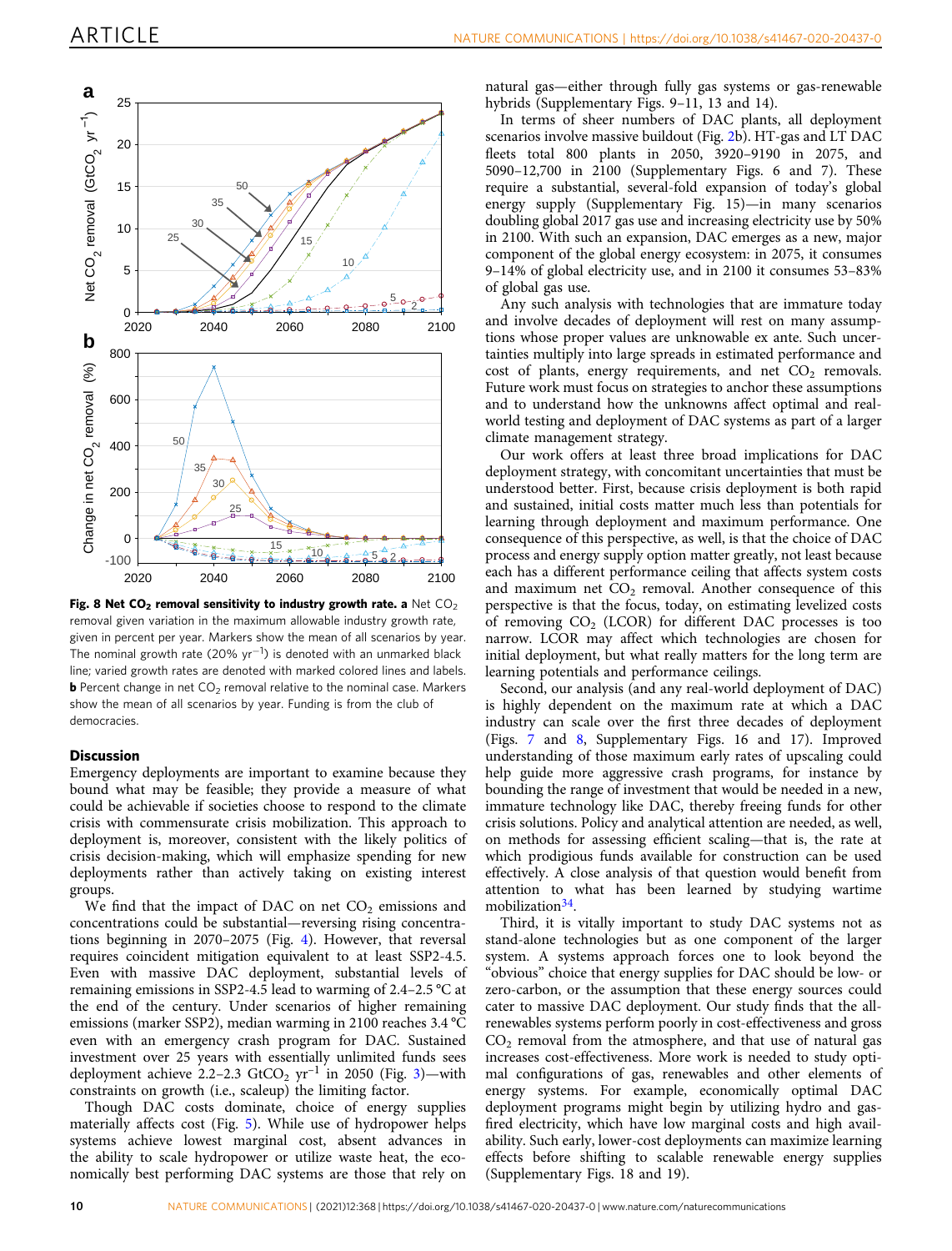A systems perspective applies, as well, to politics. The motivation for crash deployment is emergency-style politics, which we have articulated in the form of three types of possible funding programs. More help from political science is needed, including the study of international cooperation, to understand how perceptions of crisis might motivate responses by political leaders, along with the roles of different international alliances that could help share the cost. Whether deployments of DAC (or other NETs) are indeed more likely responses than aggressive collective mitigation of emissions needs investigation. An additional matter for investigation with the tools of political science is whether the geophysical attributes of NETs make them good candidates for emergency action. We have shown here the protracted delays between near-term expenditures and distant benefits; those delays might be unacceptable during political emergencies. Instead, other approaches with more proximate benefits, such as solar radiation management, might become more attractive.

Beyond these three questions, there are many others that concern system configuration and location-specific deployment for example, land requirements and availability, potential limitation on geological pore space for sequestering  $CO<sub>2</sub>$ , the size of early utilization markets for captured  $CO<sub>2</sub>$ , and public acceptance of these engineering solutions. Others still concern timing and the consequences of delaying deployment (Supplementary Table 14).

It is time to extend research on DAC (and NETs generally) to the real-world conditions and constraints that accompany deployment—especially in the context of acute political pressures that will arise as climate change becomes viewed as a crisis. More practical analyses are necessary in an industry that is pregnant with potential, especially as the scale of the climate crisis becomes fully appreciated.

#### Methods

Configurations and deployment scenarios. We model six unique DAC plant configurations, where a configuration is a pairing of DAC process and heat supply (Supplementary Tables 5–7). Three of these configurations involve hightemperature (HT) liquid solvent process coupled to kilns that employ oxy-fired natural gas (HT-gas or "HT-g"), electricity (HT-electric or "HT-e"), or hydrogen (HT-hydrogen or "HT-h"). Three configurations are comprised of low-temperature (LT) solid sorbent process coupled to either a natural gas combustion-fired boiler (LT-g), a supply of waste heat (LT-w), or electric heat pumps (LT-hp). Geothermal heating, actively considered in some places[54,](#page-12-0) is location-constrained, while our focus is scalable options. Extant pilot plants have been sized <1000 tCO<sub>2</sub> yr<sup>-1</sup>; the plants considered in this analysis are of commercial size with capacity  $1$ -MtCO<sub>2</sub> yr<sup>-1</sup>. Hardware, fuel use, and carbon flows differ by configuration (Supplementary Figs. 3 and 4), as do the equations governing the system. We track differences by defining six disjoint sets that distinguish scenarios s by their configuration, i.e.,  $s \in \mathcal{S}_{\mathrm{HT}-g} \cup \mathcal{S}_{\mathrm{HT}-h} \cup \mathcal{S}_{\mathrm{LT}-g} \cup \mathcal{S}_{\mathrm{LT}-w} \cup \mathcal{S}_{\mathrm{LT-hp}}$ . DAC deployment modeling<br>is implemented in Matleb is implemented in Matlab.

Deployment scenarios are formed by pairing each of the six configurations with one of several non-proximate electricity sources along with an appropriation regime that funds deployment. Electricity supplies include renewables, hydroelectric power, CCGT, CCGT with CCS, SMRs, or hybrids thereof (Supplementary Tables 8–10). An appropriation is the amount of funding made available for deployment. Each scenario—294 in total—is a combination of DAC type, heat source, electricity source, and appropriation.

The modeling period  $t = \{2025, 2030, ..., 2105\}$  runs through end-of-century and is defined by  $T = 16$  periods lasting  $\Delta = 5$  years. Results are, in general, denoted with vectors  $v_i$  of length T or matrices  $m_{i,k}$  of size T-by-T. Results can vary by period  $k \in \{1, ..., T\}$  and by DAC vintage  $i \in \{1, ..., T\}$ , where a vintage is the set of plants deployed (brought into operation) in period  $t_i$ . Plants operate over the period  $t_{\Omega_i}$ , where  $\Omega_i = \{i, \dots, i + L/\Delta - 1\}$  and L is the plant operating lifetime in years.

**Appropriation**. The appropriation for DAC deployment in period  $t_k$  is given by  $A_k = A_1 \Delta \prod_{u=1}^k 1 + g_u$ , where  $A_1$  is the initial (year-one) appropriation defined by a funding regime (Supplementary Tables 1–3) and  $a \in [0, 1]$  is the appropriation a funding regime (Supplementary Tables 1–3) and  $g_u \in [0,\,1]$  is the appropriation growth rate in period  $t_u$ , with  $g_1 = 0$  (Supplementary Table 4). An appropriation  $A_i$ funds DAC vintage  $i$  over the vintage's operating lifetime, with  $A_i$  allocated equally (annualized) over periods  $t_{\Omega_i}$ , given by  $\alpha_{i,k} = A_i L^{-1} \forall k \in \Omega_i$  and 0 otherwise. It<br>follows that the annonviation "dishward" in pariod k (in Fig. 20) is given by follows that the appropriation "disbursed" in period  $k$  (in Fig. [2a](#page-4-0)) is given by  $\hat{\alpha}_k = \sum_{u,v=1}^k a_{u,v}$ .

Energy use,  $CO<sub>2</sub>$  emissions and removal, and cost. Calculation of DAC deployment and of associated energy use,  $CO<sub>2</sub>$  removal, and cost is iterative by DAC vintage and follows four steps broadly: calculation of plant-level totals, calculation of new deployment and retirement, application of technological learningby-doing, and, after the iteration process is completed, calculation of fleetaggregated totals and levelized totals (Supplementary Fig. 2).

Electricity use by DAC is given by  $\eta_{ik}^{\text{dac}} = \dot{E}_i^{\text{dac}} U\Delta \forall k \in \Omega_i$ , where  $\dot{E}^{\text{dac}} =$ <br>c pdac 0760-1 is the gleatricity demand of the DAC process in LWh h-1 a  $E^{dac}R^{dac}8760^{-1}$  is the electricity demand of the DAC process in kWh h<sup>-1</sup>, and  $U = \min\{U^{\text{dac}}, U^{\text{elec}} + U^{\text{es}}\} \in [0, 8760]$  is the plant uptime (availability) in hours of annual operation and constrained by either the uptime of the DAC process  $U^{\text{dac}}$ or the total electricity resource  $U^{elec} + U^{es}$  (electric grid "elec" plus energy storage "es").  $E^{dac}$  includes the compressor load, which compresses  $CO<sub>2</sub>$  to 15 MPa for pipeline injection and is identical across configurations. Electricity is also consumed by heat pumps,  $\eta_{i,k}^{\text{hp}} = 0.0036 r_i^{\text{hp}} \beta_i^{-1} U \Delta \forall k \in \Omega_i$ , where  $r^{\text{hp}}$  is the is the capacity of installed heat pumps in GJ-thermal (GJt), with  $r_i^{\text{hp}} = \dot{H}_i^{\text{dac}} \forall s \in S_{LT-\text{hp}}$ and 0 otherwise,  $\dot{H}^{dac} = H^{dac} R^{dac} 8760^{-1}$  is the low-temperature heat demand in GI h<sup>-1</sup>, and *B* is the heat pump coefficient of performance in GIt GIe<sup>-1</sup> It follow GJ h<sup>-1</sup>, and  $\beta$  is the heat pump coefficient of performance in GJt GJe<sup>-1</sup>. It follows that total electricity consumption at the DAC plant is  $\eta = \eta^{\text{dac}} + \eta^{\text{hp}}$ .

Natural gas is combusted for process heat in scenarios  $s \in \{S_{\mathrm{HT}-g}, S_{\mathrm{LT}-g}\}\.$  For HT-g DAC, gas use is given by  $y_{ik}^{dac} = LHV^{-1}G_i^{dac}U\Delta \forall k \in \Omega_i$ , where LHV is the lower botting volue of potural goe in CI to LK at LT g DAC. lower heating value of natural gas in GJ t–1; for LT-g DAC,

 $\gamma_{i,k}^{\text{dac}} = \text{HHV}^{-1} \text{Ef}^{\text{boil}^{-1}} H_i^{\text{dac}} U \Delta \forall k \in \Omega_i$ , where Eff<sup>boil</sup> is the boiler efficiency. For all data the boiler efficiency. For all data the solution of the solution of the solution of the solution of the so other configurations,  $\gamma^{dac} = 0$ . HT-g DAC is defined by a gas requirement  $G^{dac} =$  $G^{dac}R^{dac}$ 8760<sup>-1</sup> (GJ h<sup>-1</sup>), whereas LT DAC is defined by the low-temperature heat requirement  $\dot{H}^{\rm dac}$  (GJ h<sup>-1</sup>) that can be supplied via gas combustion or otherwise (e.g., waste heat or heat pumps). Combined cycle gas turbines (CCGT) consume natural gas when serving as the electricity source, given by  $y_{i,k}^{\text{cegt}} = \tilde{\eta}_{i,k}^{\text{grid}} q_k L H V^{-1}$ , where  $\tilde{\eta}_{i,k}^{\text{grid}} = \eta_{i,k} U^{-1} \left( U^{\text{elec}} + U^{\text{es}} \text{Eff}^{\text{es-1}} \right)$  is power supplied by the grid to the DAC plant and energy storage system, where Effes is the roundtrip efficiency of energy storage, and  $q$  is the CCGT net heat rate in GJ kWh<sup>-1</sup> (where "net" is inclusive of parasitic load for capture and compression to 15 MPa; see Supplementary Tables 9 and 10 for electricity source parameters); otherwise,  $v^{c}$ cgt = 0.

Plant CO<sub>2</sub> emissions derive from electricity generation and production of process heat, given by  $\epsilon_{i,k}^{\text{elec}} = \tilde{\eta}_{i,k}^{\text{grid}} \text{C} \Gamma_k^{\text{heat}} = \gamma_{i,k}^{\text{dac}} \text{LHV C} \Gamma_i^{\text{heat}}$ , respectively, where  $\text{CI}_k^{\text{elec}}$  and  $\text{CI}_1^{\text{heat}}$  are the carbon intensities of electricity generation and heat production, in tCO<sub>2</sub> kWh<sup>-1</sup> and tCO<sub>2</sub> GJ<sup>-1</sup>, respectively (Supplementary Tables 7 and 9). Combustion emissions originate from within the plant boundary (they are direct emissions), while emissions from electricity generation are indirect, but both are attributable in the calculation of net  $CO<sub>2</sub>$  removal. Fugitive leaks of methane from natural gas infrastructure are given by  $\epsilon_{i,k}^{\text{CH4}} = \lambda \left( \gamma_{i,k}^{\text{dac}} + \gamma_{i,k}^{\text{ccgt}} \right)$ , where  $\lambda \in$ [0, 1] is the fraction of leakage from production, gathering, processing, transmission, and storage (Supplementary Table 11).

CO<sub>2</sub> captured from the atmosphere is given by  $\chi_{ik}^{\text{atm}} = R^{\text{dac}} U\Delta/8760 \forall k \in \Omega_i$ .<br>the contains  $\epsilon \in S$  and  $100\%$  of CO is contained from the oxy fuel combustion For scenarios  $s \in S_{\text{HT}-g}$ , 100% of CO<sub>2</sub> is captured from the oxy-fuel combustion<br>groups since he shelt and containing containing the original containing containing containing containing the containing containing conta process, given by  $\chi_{ik}^{\text{heat}} = \dot{G}_i^{\text{dac}} \mu H H V^{-1} U \Delta \forall k \in \Omega_i$ , where  $\mu = 2.744 \text{ gCO}_2 \text{ gCH}_4^{-1}$ is the ratio of molecular weights of  $CO<sub>2</sub>$  to  $CH<sub>4</sub>$ , HHV is the higher heating value of methane, and assuming 100% conversion of  $CH_4$  to  $CO_2$ ; for all other scenarios,  $CO<sub>2</sub>$  is not captured from heat production, i.e.,  $\chi^{\text{heat}} = 0$ .  $CO<sub>2</sub>$  is captured when CCGT with post-combustion capture serves as the electricity source, given by  $\chi_{i,k}^{\text{elec}} = \tilde{\eta}_{i,k}^{\text{grid}}$ CCelec, where CCelec is the carbon capture factor in tCO<sub>2</sub>-captured per kWh electricity supplied (Supplementary Note 1); otherwise,  $CC^{elec} = 0$ . Gross  $CO<sub>2</sub>$  removal from the atmosphere is equivalent to  $\chi^{\text{atm}}$ , total  $CO<sub>2</sub>$  captured at the DAC plant is given by  $\chi^{\text{dac}} = \chi^{\text{atm}} + \chi^{\text{heat}}$ , and net CO<sub>2</sub> removal from the atmosphere, i.e., gross removal less process emissions, is given by  $\rho = \chi^{\text{atm}} - e^{\text{elec}} - e^{\text{heat}}$ . Capturing CO<sub>2</sub> from energy generation, though not counted toward gross atmospheric CO<sub>2</sub> removal is nevertheless important counted toward gross atmospheric  $CO<sub>2</sub>$  removal, is nevertheless important for maximizing  $\rho$ .

The total plant cost  $c_{i,k}$  gives the cost of a DAC plant deployed in period  $i$ during each period of operation  $k \in \Omega_i$ . The total cost is comprised of capital and operating costs for the DAC system  $c^{dac}$  and means of heat production  $c^{heat}$ , energy costs for electricity  $c^{elec}$  and natural gas  $c^{ngas}$ , and  $CO<sub>2</sub>$  disposal costs  $c^{seq}$ , given by

$$
c_{i,k} = c_{i,k}^{\text{dac}} + c_{i,k}^{\text{heat}} + c_{i,k}^{\text{elec}} + c_{i,k}^{\text{ngas}} + c_{i,k}^{\text{seq}} \forall k \in \Omega_i.
$$
 (1)

It follows that the lifetime cost of a plant of vintage *i* is  $\sum_{k} c_{i,k}$ . DAC costs are expressed as  $c_{i,k}^{\text{dac,cap}} = C_i^{\text{dac,cap}} R^{\text{dac,cap}} + C_i^{\text{dac,om}} R^{\text{dac}} \Delta \forall k \in \Omega_i$ , where  $C^{\text{dac,cap}}$  is the plant capital cost in \$ tCO<sub>2</sub><sup>-1</sup>,  $C^{\text{dac,cap}}$  is the plant operating cost in \$ tCO<sub>2</sub><sup>-1</sup>.  $CRF = WACC(1 + WACC)^{L}(1 + WACC)^{L}-1)^{-1}$  is the capital recovery factor<br>in  $yr^{-1}$  and  $WACC$  is the weighted average cost of capital. Costs are inclusive c in yr<sup>-1</sup>, and WACC is the weighted average cost of capital. Costs are inclusive of  $CO<sub>2</sub>$  compressor costs. Heat production costs are given by

 $c_{i,k}^{\text{heat}} = C_i^{\text{boil,cap}} r_i^{\text{hoil}} \text{CRFA} + C_i^{\text{hp,cap}} r_i^{\text{hp}} \text{CRFA} + C_i^{\text{hp,om}} r_i^{\text{hp}} U \Delta \forall k \in \Omega_i$ , where  $C_i^{\text{cap}}$  $C^{\cdot, \text{om}},$  and  $r^{(\cdot)}$  denote the capital cost, operating cost, and capacity of the boiler "boil" and heat pumps "hp". Waste heat is taken to have zero cost. Electricity and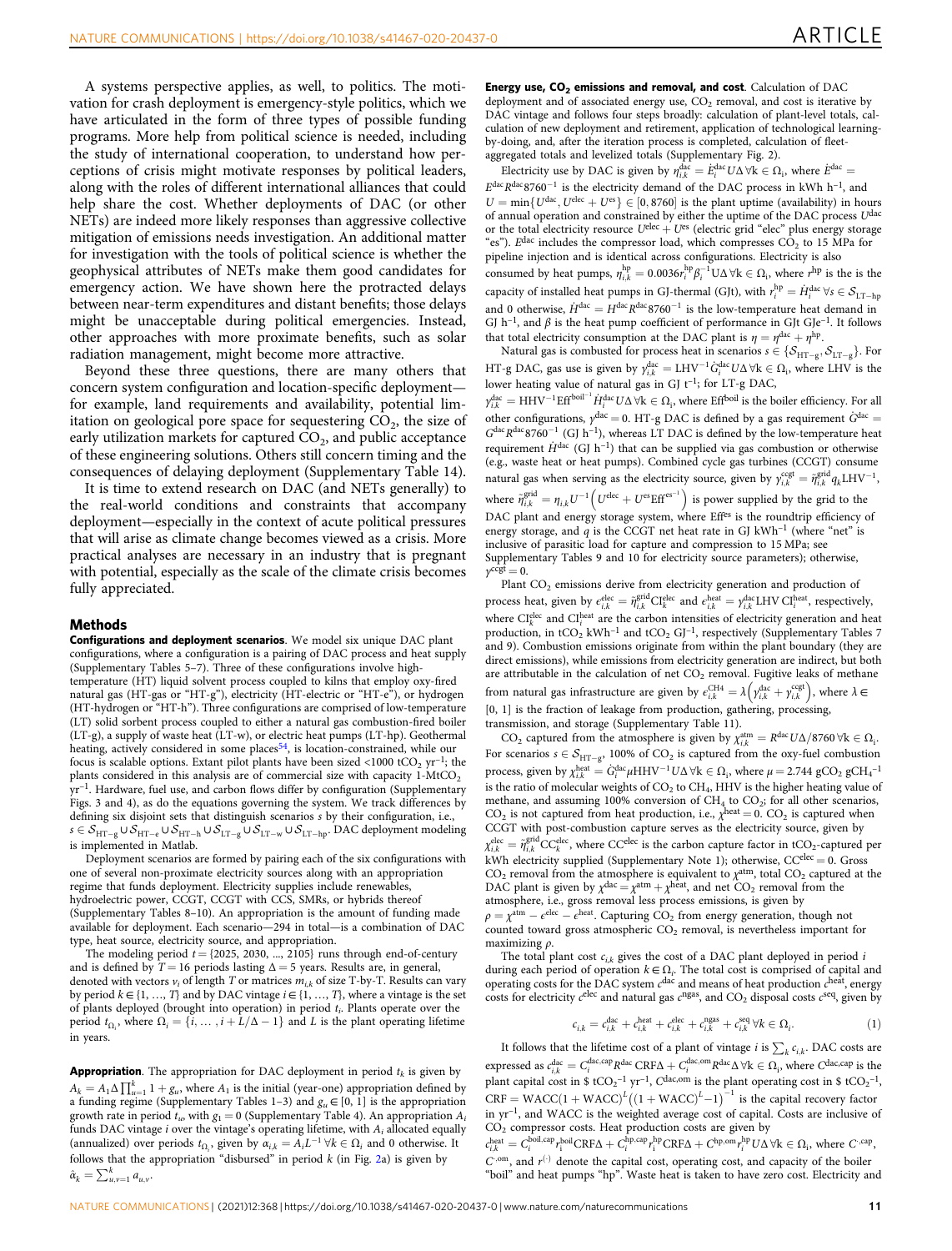<span id="page-11-0"></span>natural gas costs are given by  $c_{i,k}^{\text{elec}} = \eta_{i,k}^{\text{dac}} U^{-1} (U^{\text{elec}} M C_k^{\text{elec}} + U^{\text{es}} M C_k^{\text{es}})$  and<br>ngas decretive MC<sup>0833</sup> next attended a band MC<sup>()</sup> is assumed its magnitude  $c_{i,k}^{\text{ngas}} = \gamma_{i,k}^{\text{dec}} H H V M C_k^{\text{ngas}}$ , respectively, where  $MC^{(\cdot)}$  is commodity marginal cost  $\epsilon$  (abortricity "alge"  $*$  kWh-1, natural gas "ngas"  $*$ (electricity "elec",  $\frac{1}{2}$  kWh<sup>-1</sup>; energy storage "es",  $\frac{1}{2}$  kWh<sup>-1</sup>; natural gas "ngas",  $\frac{1}{2}$ GJ<sup>-1</sup>). Natural gas costs are attributed only to gas consumed for heat production; fuel costs for electricity generation are included in MC<sup>elec</sup>. The cost of sequestration is given by  $c_{i,k}^{\text{seq}} = \chi_{i,k}^{\text{dec}}MC_k^{\text{seq}}$ , where MC<sup>seq</sup> is the marginal cost of CO<sub>2</sub> transport<br>and sequestration in  $\hat{\mathbf{x}}$  tCO <sup>-1</sup> (Supplementary Table 12). Sequestration costs are and sequestration in  $$ tCO_2^{-1}$  (Supplementary Table 12). Sequestration costs are applied only to CO<sub>2</sub> captured within the plant boundary; the costs of capturing<br>CO<sub>2</sub> from electricity generation are included in MC<sup>elec</sup>. All costs are set to a 2018 \$ basis.

In our framework DAC plants are treated as government-mandated expenses and thus bear no capital risk beyond any other highly credible government mandate; hence we set WACC to zero. Supplementary Figure 20 explores the importance of risk-adjusted capital costs, showing sensitivity to variation in WACC over the full span of U.S. long-term Treasury Bills covering the last three decades.

Deployment. Deployment of DAC plants is tracked by vintage. Plants are constructed, placed into service for their operating lifetime  $t_{\Omega_i}$ , then retired. Deployment and fleet size are tracked via the number of new plants deployed  $\pi_i^{\text{new}}$ , retired  $\pi_i^{\text{ret}}$ , and operating  $\pi_i$ . New deployment is constrained either by available funding or the rate at which the DAC industry can scale. Given plant total cost  $c_{i,k}$ , the appropriation  $a_i$  permits construction of  $\sum_k \alpha_i/c_{i,k}$  new plants in period  $t_i$ . Industry growth is defined with a maximum initial deployment and growth rate. The initial deployment is a ceiling  $n$  on the number of plants that can be deployed at the start of the program, i.e.,  $\pi_1^{\text{new}} \le n$  and we set  $n = 5$ . A dynamic diffusion constraint relates the construction of plants in period  $i$  to the previous period  $i - 1$ , given by  $\pi_i^{\text{new}} \leq \pi_{i-1}^{\text{new}} (1+p)$ , where  $p \in [0,1]$  is the maximum industry growth rate.<br>We set  $p = 0.2$  in line with prior use and historical growth of energy technologiven by  $n_i = n_{i-1}(1+p_i)$ , where  $p \in [0, 1]$  is the maximum mutustry growth rate with  $p = 0.2$ , in line with prior use and historical growth of energy technologies<sup>21</sup>. The number of plants deployed in period  $t_i$  is therefore given by  $\pi_i^{\text{new}} = \min \left\{ \sum_k \alpha_i / c_{i,k}, \pi_{i-1}^{\text{new}}(1+p) \right\}$ . Plants are retired at end-of-operating-life, given by  $\pi_i^{\text{ret}} = \pi_{i-L/\Delta}^{\text{new}} \forall i > L/\Delta$  and 0 otherwise. Constraints on deployment lead to<br>the logistic ("C" shaped) growth shape staristic of industries that emerge sumped the logistic ("S"-shaped) growth characteristic of industries that emerge, expand, and saturate in the marketplace. The total number of plants operating in period  $t_i$  is the cumulative sum of prior deployments and retirements, i.e.,

 $\pi_i = \sum_{u=1}^i \pi_u^{\text{new}} - \pi_u^{\text{ret}}.$ 

Learning. DAC attributes for cost (Cdac,cap, Cdac,om) and energy demand (electricity Edac, natural gas Gdac, and heat Hdac) improve endogenously through investment and learning, given by

$$
\phi_i = \phi_1 \left( \frac{\sum_{u,v=1}^i \chi_{u,v}^{\text{atm}}}{\chi_{1,1}^{\text{atm}}} \right)^{-b} \tag{2}
$$

$$
1 - LR^{(\phi)} = 2^{-b} \tag{3}
$$

where  $\phi$  represents, independently, each of the five parameters;  $\phi_1$  is the parameter value in period one;  $\chi_{1,1}^{\rm atm}$  is gross atmospheric CO<sub>2</sub> removal in period one; and LR ( $φ$ ) is the learning rate associated with parameter  $φ$ , i.e., the fractional reduction in  $φ$ associated with a doubling of gross removal. Learning effects accrue with each new DAC vintage and are bound by floor estimates on performance and cost. Exogenous learning is applied per forecasts (Supplementary Table 13) for energy supply technologies: CCGT with and without CCS (heat rate, marginal cost, carbon intensity, carbon capture factor), SMRs (marginal cost), lithium-ion battery storage (marginal cost), and heat pumps (capital cost, coefficient of performance).

Levelized cost of removal and energy use. After the iterative calculations are completed for the modeling period  $t$ , the marginal levelized cost of net  $CO<sub>2</sub>$ removal (LCOR), in 2018\$ tCO<sub>2</sub><sup>-1</sup>, as well as marginal energy consumption per  $tCO<sub>2</sub>$  net removal EC, in GJ  $tCO<sub>2</sub><sup>-1</sup>$ , are calculated:

$$
LCOR_i = \sum_k c_{i,k} / \rho_{i,k} \tag{4}
$$

$$
EC_i = \sum_k \Xi_{i,k} / \rho_{i,k} \tag{5}
$$

where  $\Xi = 0.0036\tilde{\eta}^{grid} + LHV(\gamma^{dac} + \gamma^{ccgt})$  is the total energy use in GJ yr<sup>-1</sup>. Marginal values give the lifetime cost and performance by DAC vintage.

**Climate modeling**. Two quantities—fleet-aggregated net  $CO<sub>2</sub>$  removal, given by  $\hat{\rho}_k = \sum_i \pi_i^{\text{new}} \rho_{i,k}$ , along with fugitive methane emissions attributable to DAC, given by  $\hat{e}_k^{\text{CH4}} = \sum_i \pi_i^{\text{new}} e_{i,k}^{\text{CH4}}$ —are input to two climate models to calculate the impact of removals on net global  $CO<sub>2</sub>$  emissions, atmospheric  $CO<sub>2</sub>$  concentration, and global mean temperature. The impact of removals is quantified relative to baseline futures (for emissions, concentration, and temperature) defined by  $SSPs<sup>49</sup>$  $SSPs<sup>49</sup>$  $SSPs<sup>49</sup>$ ; that is, we assume DAC deployment is pursued in concert with mitigation efforts, not in place

of them. When calculating impacts beyond 2100, we assume SSP emissions, DAC  $CO<sub>2</sub>$  removals, and fugitive  $CH<sub>4</sub>$  emissions in 2100 remain constant thereafter.

The two climate models, which have been developed independently, simulate the growth rate of atmospheric CO<sub>2</sub>, radiative forcing, and realized global mean warming as a function of time, given an evolution of  $CO<sub>2</sub>$  emissions. The first is a climate-carbon-geochemistry model and has been tested extensively for use in climate enfort geocherences<sup>[39,55](#page-12-0)–[57](#page-12-0)</sup>. It contains a carbon cycle model and a one-layer energy balance model. The second is the Minimum Complexity Earth Simulator (MiCES)<sup>40</sup>, which has also been comprehensively tested<sup>58</sup>. It features the coupling of a simpler carbon cycle model and two-layer ocean energy balance model. We include two independent climate models in this study to track variations that stem from model structural difference.

Climate responses to changes in emissions remain an important area of uncertainty in climate science. The two climate models we use match well to past warming. To facilitate comparisons we document how these models compare with MAGICC, which was used to estimate warming for the SSPs. Within the realm of unknowns about the carbon cycle and climate response, our climate models produce  $CO<sub>2</sub>$  concentrations and temperatures in 2100 with mean absolute difference of 14% and 6%, respectively, relative to MAGICC (Supplementary Fig. 21).

Reporting summary. Further information on research design is available in the Nature Research Reporting Summary linked to this article.

#### Data availability

The data that support the plots within this paper and other findings of this study are available from the corresponding author upon reasonable request.

#### Code availability

The computer codes that support the analysis within this paper are available from the corresponding author upon reasonable request.

Received: 14 April 2020; Accepted: 27 November 2020; Published online: 14 January 2021

#### **References**

- Rogelj, J. et al. Paris Agreement climate proposals need a boost to keep warming well below 2 °C. Nature 534, 631–639 (2016).
- 2. NewClimate Institute. Greenhouse gas mitigation scenarios for major emitting countries: analysis of current climate policies and mitigation commitments: 2018 update. Report No. 317041. (NewClimate Institute, 2018).
- 3. Peters, G. P. et al. Carbon dioxide emissions continue to grow amidst slowly emerging climate policies. Nat. Clim. Change 10, 3-6 (2020).
- 4. Global Carbon Project. Carbon budget and trends, [www.globalcarbonproject.](http://www.globalcarbonproject.org/carbonbudget) [org/carbonbudget](http://www.globalcarbonproject.org/carbonbudget) (2019).
- 5. United Nations Environment Programme. Emissions Gap Report 2019. (UNEP, 2019).
- 6. Intergovernmental Panel on Climate Change. Global Warming of 1.5 °C: an IPCC Special Report on the impacts of global warming of 1.5 °C above preindustrial levels and related global greenhouse gas emission pathways, in the context of strengthening the global response to the threat of climate change, sustainable development, and efforts to eradicate poverty. (IPCC, 2018).
- 7. Rogelj, J. et al. Energy system transformations for limiting end-of-century warming to below 1.5 °C. Nat. Clim. Change 5, 519–527 (2015).
- 8. Millar, R. J. et al. Emission budgets and pathways consistent with limiting warming to 1.5 °C. Nat. Geosci. 10, 741–747 (2017).
- 9. Rogelj, J. et al. Scenarios towards limiting global mean temperature increase below 1.5 °C. Nat. Clim. Change 8, 325–333 (2018).
- 10. Grubler, A. et al. A low energy demand scenario for meeting the 1.5 °C target and sustainable development goals without negative emission technologies. Nat. Energy 3, 515–527 (2018).
- 11. Hanna, R., Xu, Y. & Victor, D. G. After COVID-19, green investment must deliver jobs to get political traction. Nature 582, 178–180 (2020).
- 12. Kolbert, E. The Sixth Extinction: An Unnatural History. (Bloomsbury Publishing, London, 2014).
- 13. McKibben, B. Falter: Has the Human Game Begun to Play Itself Out? (Henry Holt and Company, New York City, 2019).
- 14. Ripple, W. J., Wolf, C., Newsome, T. M., Barnard, P. & Moomaw, W. R. World scientists' warning of a climate emergency. BioScience 70, 8–12 (2020).
- 15. Xu, Y., Ramanathan, V. & Victor, D. G. Global warming will happen faster than we think. Nature 564, 30–32 (2018).
- 16. Kennedy, D. M. Freedom from Fear: The American People in Depression and War, 1929–1945. (Oxford Univ. Press, Oxford, 1999).